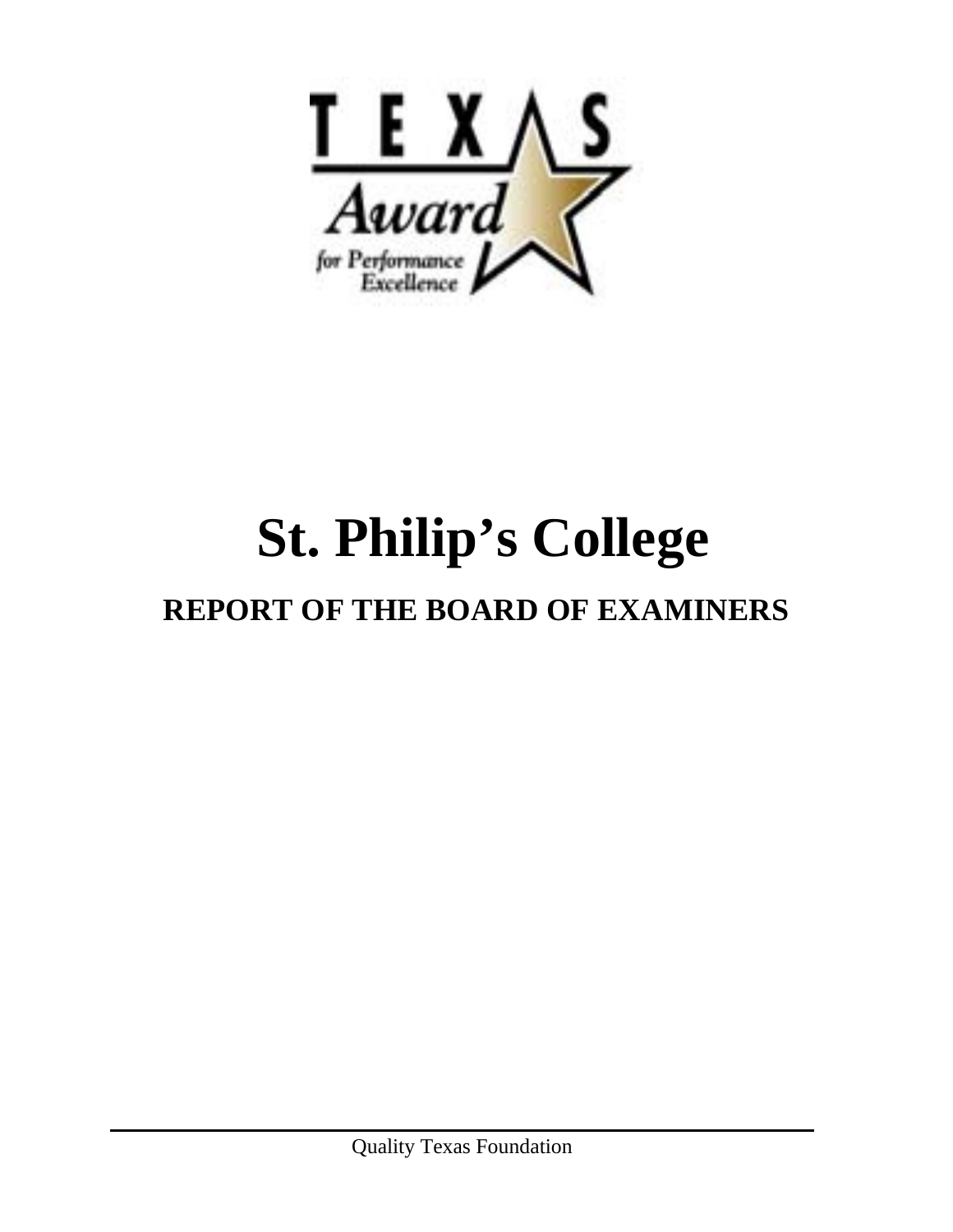#### **KEY THEMES**

This report summarizes strengths and opportunities for improvement for St. Phillips College as a result of assessment against the 2015-16 Texas Award for Performance Excellence Criteria. St. Phillips College scored in band 4 in the Process Categories (1-6) and Band 1 for the Results Category. An organization scoring in band 4 in the Process Categories typically demonstrates effective, systematic approaches responsive to the overall requirements of the Criteria, but deployment may vary in some areas or work units. Key processes benefit from fact-based evaluation and improvement, and approaches are being aligned with overall organizational needs. An organization scoring in Band 1 for Results demonstrates a few results are reported responsive to the basic Criteria requirements, but they generally lack trend and comparative data.

#### **a. The most important strengths or outstanding practices (of potential value to other organizations) are:**

SPC provides a continuous opportunity for customers to evaluate services and programs that are central to its mission, vision, and values. Systematic evaluation of this customer feedback allows to SPC to be proactive and incorporate positive adjustments at all phases of the planning cycle. For example, the Feed the Tiger program provides a both internal and external customers a direct portal for feedback on a variety of issues including service delivery, student programming, and administrative items. Daily monitoring of data and information from this system enhance to organizations agility and responsiveness to complaints and ideas from a broad customer base. In addition, the ability of SLs and departmental managers to respond directly to comments and concerns further instills the values of collaboration and being data-informed, and creates opportunities for systematic learning and improvement at multiple levels of the organization.

Applicant creates an environment for organizational improvement and ensures accomplishment of their mission by adhering to their Planning, Budgeting, and Assessment Cycle (PBA). The SPC PBA Cycle integrates strategic and OUAP requirements with organizational and student learning outcomes assessment and funding processes. The PBA cycle assures fiscal responsibility through performance-based budgeting using the Resource Allocation process. The Resource Allocation process is integrated into operational unit planning, tying funding to actions that are directly aligned to strategic objectives and action plans. SLs lead the efforts across all workforce segments to develop new ideas and approaches to addressing SPC strategic objectives and action plans. Individual departments within the organization develop their own operational unit plans in alignment with college action plans under the direction of senior leaders.

SPC uses multiple methods for listening to, interacting with and observing current students and customers. For example, they are included in the Good to Great process, Call to Conversations, college committees and councils as well as through surveys. For students, key listening surveys to capture a variety of program, service, and transactional data over the student life cycle include New Student Orientation (student services), Course Climate (educational program), NL (satisfaction), CCSSE (engagement), Advising (transaction) and Graduation surveys (transaction). Other customers, such as industry and workforce employers and 4-year colleges and universities communicate through formal meetings conducted throughout the year. Strategic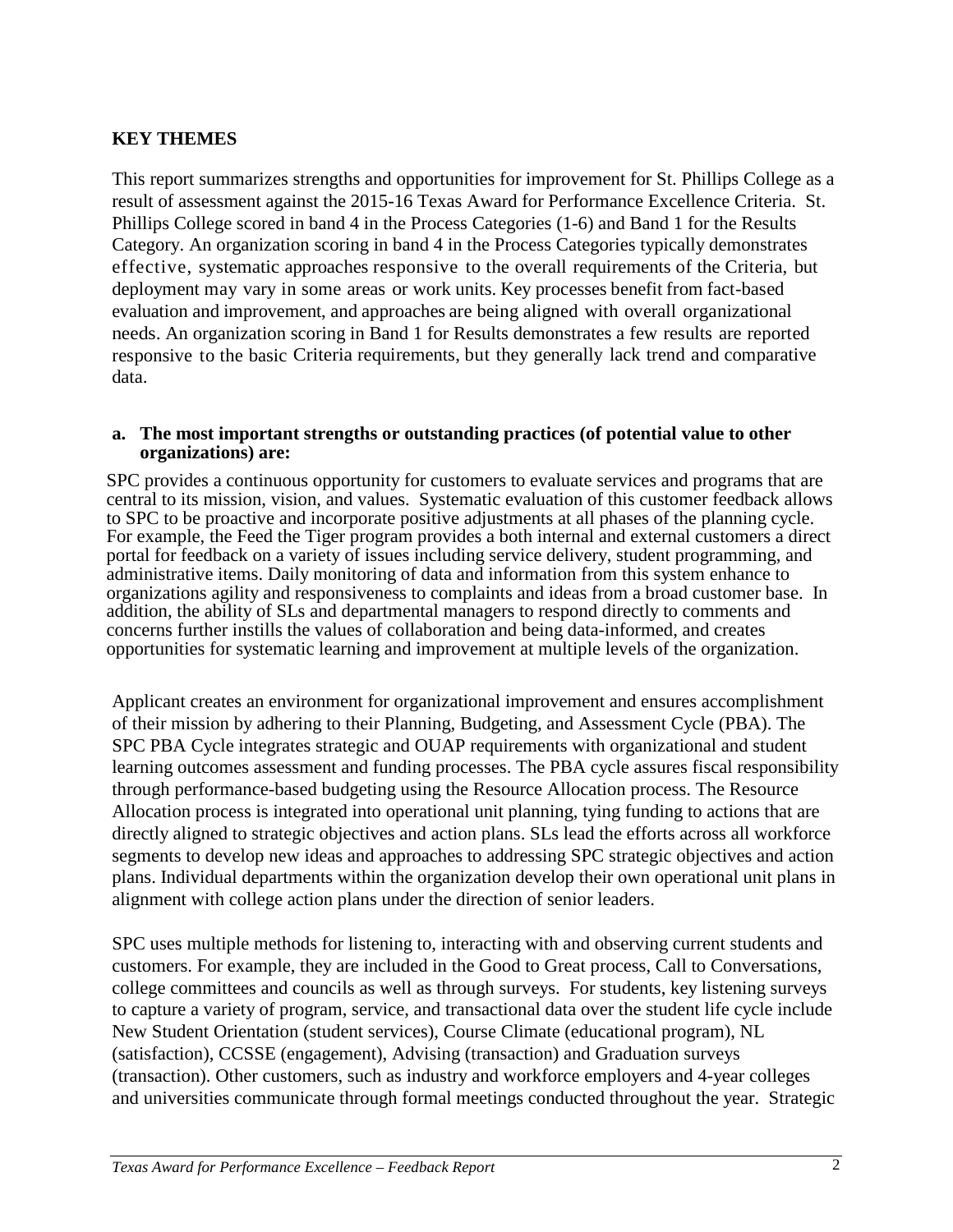Planning events and the workforce are involved in improving student achievement. This approach of using multiple methods for listening to, interacting with and observing current students and customers may help SPC identify and align strategic objectives with customer requirements.

#### **b. The most significant concerns, weaknesses, or vulnerabilities are:**

How SPC includes approaches to both instructional and non-instructional members of the workforce in several key areas is not evident. In particular, approaches to adjunct faculty, who make up a large portion of the workforce, are not provided. For example, how Action Plans or the overall Strategic Planning Process are deployed to include this segment of the workforce is not provided. It is unclear how the SPC's policies, benefits, and customer data are approached or examined in ways that to include or differentiate between full-time faculty and adjunct faculty. A systematic approach to the inclusion of this workforce segment may help the SPC to discover opportunities to enhance program delivery, student success, and workforce involvement in major planning efforts that could help the organization further innovation and embrace change.

There appears to be a lack of inclusion of adjunct and part time employees, who make up almost half of the workforce. Further inclusion into college-wide planning events could ensure SPC's action plans are integrated college-wide. Therefore, it is not clear how students and their needs are addressed fully with engagement of adjunct and part time employees. Additionally, it is not clear how adjunct and part time employees are fully integrated in the workforce.

SPC does not demonstrate a systematic, effective, organization-wide approach to continuous improvement. For example, methods used to evaluate the performance of key processes are unclear and are not aligned to the planning process, which could decrease the effectiveness of improvement efforts. Areas such as safety, organizational learning, and the organizations core competencies could benefit from enhanced, systematic approaches to improvement. How the improvement process is managed across workforce segments is also not addressed, which may cause gaps or blind spots in areas of the organization that are not involved in other areas of planning, data tracking, or measurement. The agility of the organization could also benefit from a systematic process to revisit and improve the core competencies to ensure that the organization is meeting any changes in needs identified by the community.

#### **c. Considering the applicant's key factors, the most significant strengths (data, comparisons, linkages) found in Category 7 are:**

Several key organizational performance results demonstrate favorable trends in support of the key requirements of the main customer group, students. Through targeted programs and improvement efforts, SPC has surpassed a National Comparison group in the key areas such as advising, financial aid, and admissions. For example, the SPC's acknowledgement of potential challenges in the area of financial aid default lead to collaboration with USA Funds to institute a financial literacy education program that helped to reduce 3-yr default rates from 23.4% to 15.5%. In addition, student satisfaction results in the area of financial aid (Figure 7.2a) have greatly improved over that same time frame. The SPC's focus on key areas for improvement through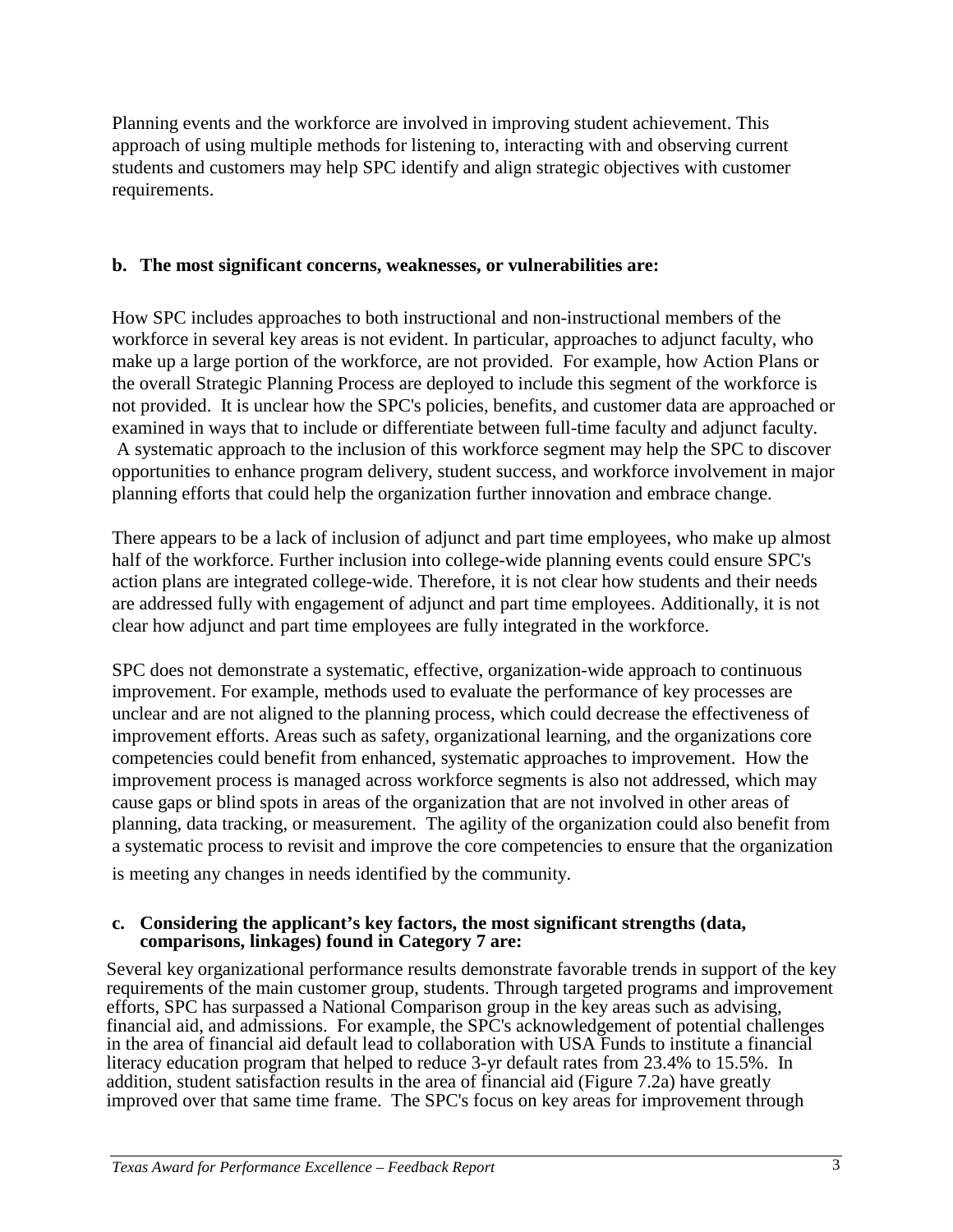targeted programming, use of projections, and a coordinated effort with multiple stakeholders demonstrate their commitment to the organization's value of *Students First*.

#### **d. Considering the applicant's key factors, the most significant opportunities for improvement, vulnerabilities, and/or gaps (data, comparisons, linkages) found in Category 7 are:**

SPC does not report results that are central to its mission, vision, and values, and trends are negative in many areas. For example, SPC identifies several key stakeholders, including 4-Year Colleges, Veterans, and local businesses, however no engagement results are displayed for these stakeholders. This, combined with a lack of strategy implementation results may hinder SPC's ability to successfully develop strategies to engage these groups, which may interfere with their ability to live up to their core values in meaningful ways. As an entity that accepts all who apply, the SPC may be able to better strategize by collecting information and reporting results for these stakeholder groups.

SPC does not segment results for several areas that it identifies as key. One specific example of this is the lack of workforce data segmented by workforce type. For example, the SPC uses both full-time and adjunct faculty to fulfill instructional duties, however no results are presented that display how the SPC approaches training and engagement for these different groups. Given recent shifts in the ratio between full-time and adjunct faculty, the need to track, analyze, and report workforce data by segment could provide SPC with information necessary to adjust training and engagement strategies for these different groups to ensure that the workforce is working together to fulfill the mission.

Many results are missing comparative and competitor data, with specific regard to national best or best-in-class data, which is the vision of SPC. For example, student learning and process results (Figures 7.1a to 7.1g) include either comparison to other Alamo Colleges, other community colleges in Texas, or no comparative data at all. There is also a lack of comparative data with regard to operational effectiveness (Figures 7.1k, l, m, and n). National comparative information is crucial to the SPC's Vision to be the best in the nation.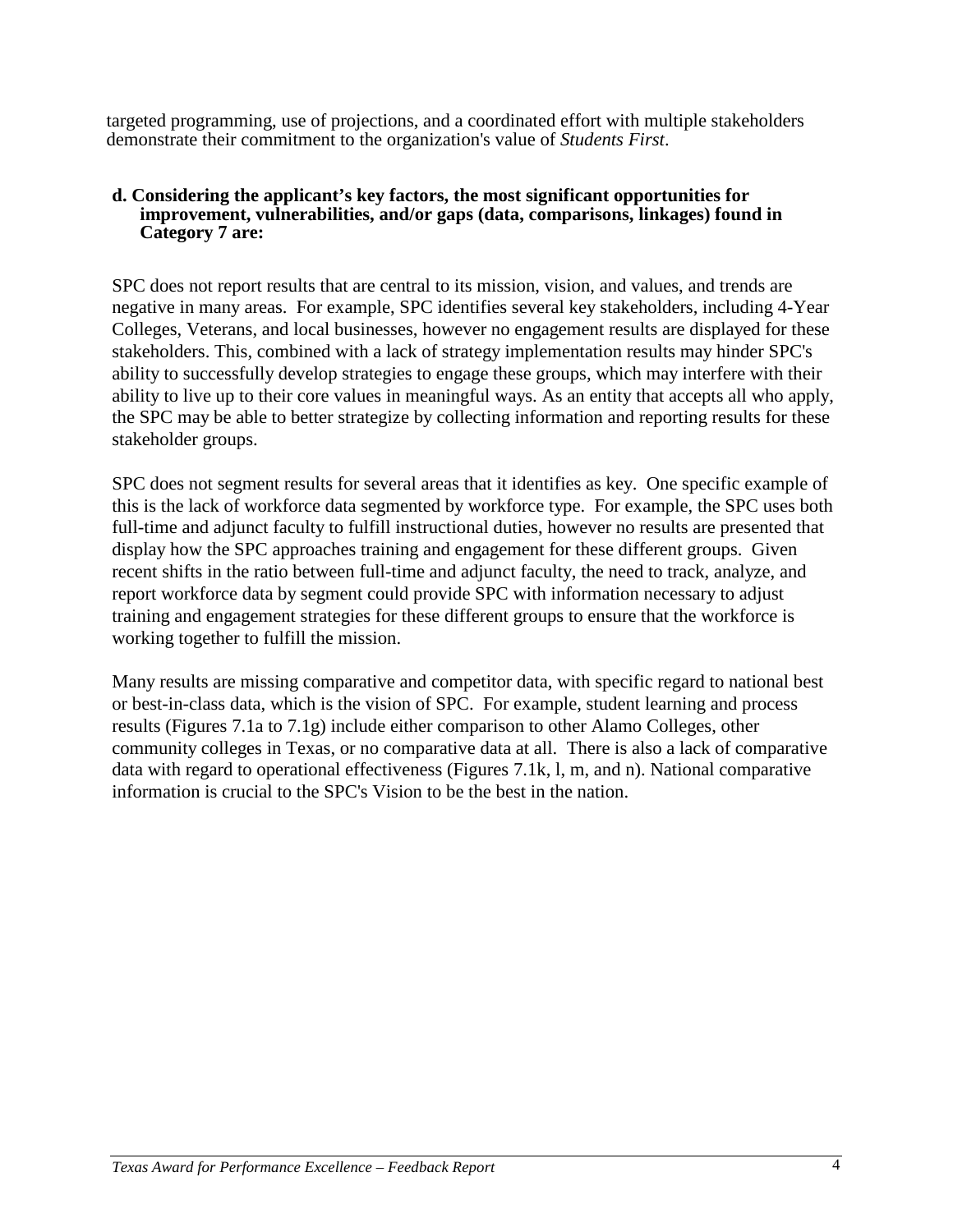Table 1: Results of Scoring Range by Item by Item. SPC had 11 items in the 50-65% range, 3 items in the 30-45% range, and 3 items in the 10-25% range.



Table 2: Results of Scoring Range by Item by Rank by Item (ie. by highest scoring range to lowest scoring range by Item). SPC had 2 items scoring at 65%; 3 items scoring at 60%; 5 items at 55%; 1 item at 50%; 1 item at 45%; 1 item at 40%; 1 item at 30%; 1 item at 25%; 1 item at 20%; and 1 item at 15%.

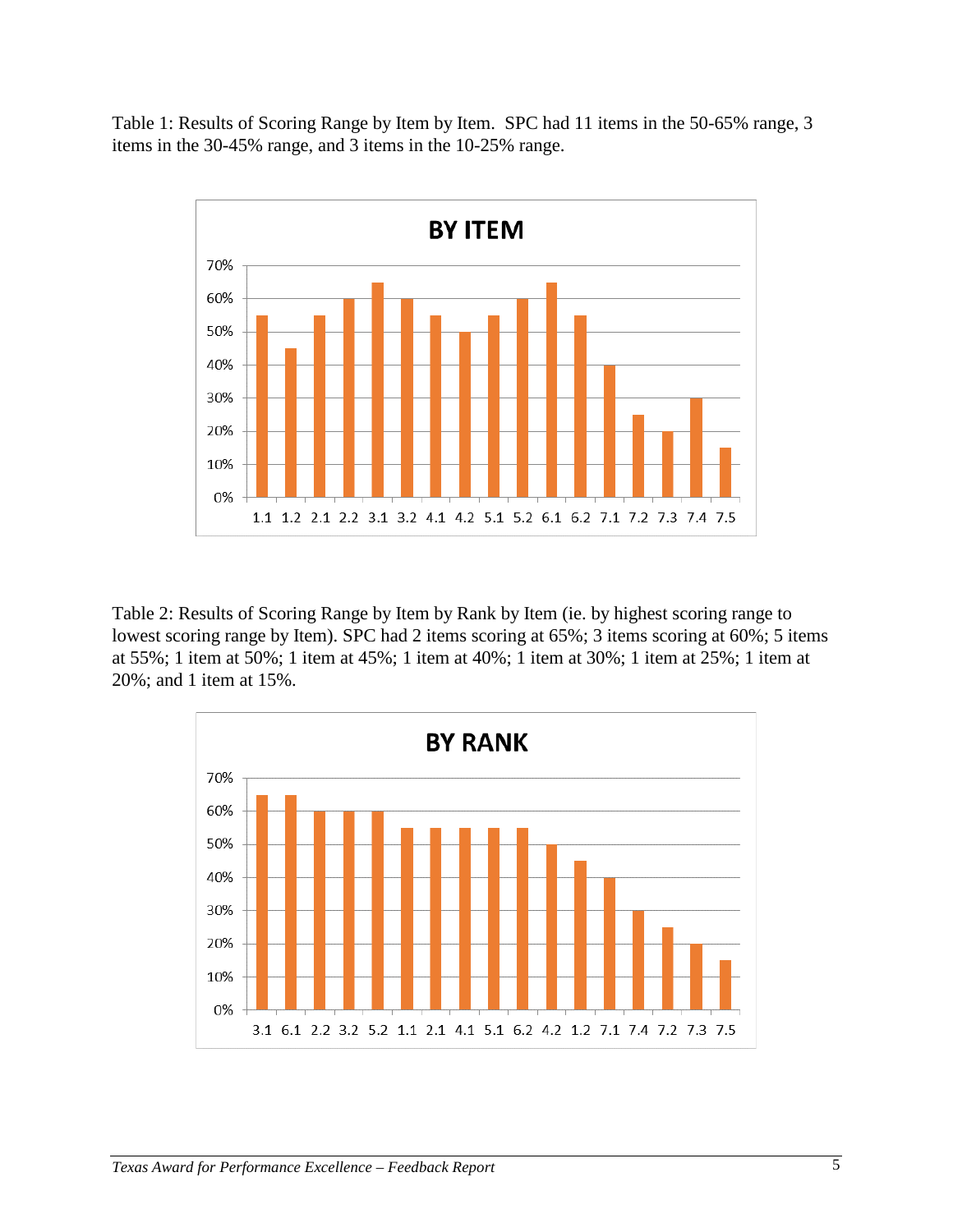Table 3: Radar Chart Scoring Band Summary. Items 1.1, 2.1, 2.2, 3.1, 3.2, 4.1, 4.2, 5.1, 5.2, 6.1, and 6.2 indicate a maturity level that is conducive to effective and efficient work processes with a scoring band of 4. Scoring band 3 was reached by 1.2, 7.1, and 7.4. Scoring band 2 indicates a need to work on these areas 7.2, 7.3, and 7.5.

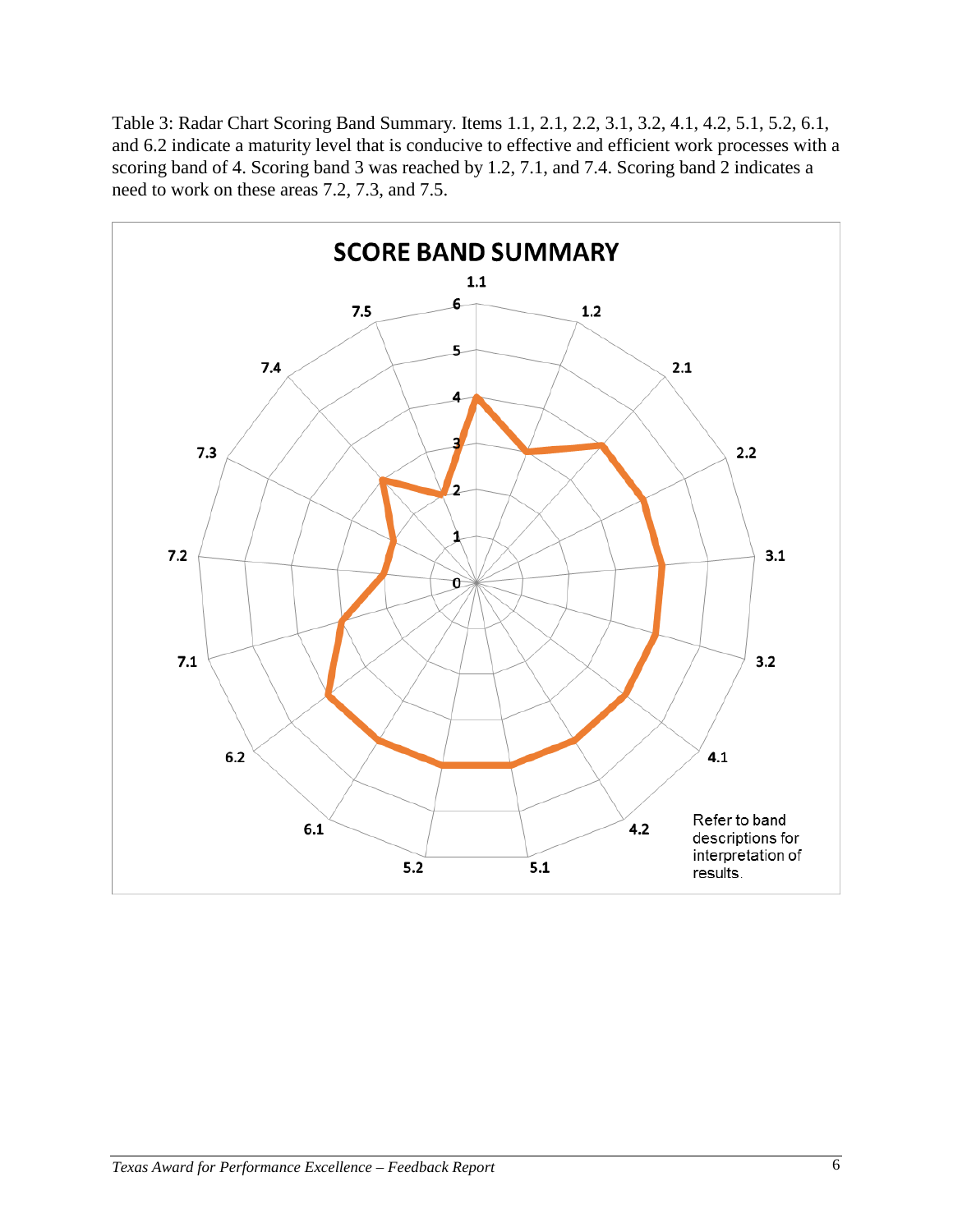#### **DETAILS OF STRENGTHS AND OPPORTUNITIES FOR IMPROVEMENT**

#### **Category 1 Leadership**

#### **1.1 Senior Leadership**

Your score in this Criteria Item for the Consensus Stage is in the 50-65% range. This scoring range indicates an effective, systematic approach that is responsive to the overall requirements of the item and the approach appears to be well deployed although deployment may vary in some areas or work units. This scoring range also suggests a fact-based, systematic evaluation and improvement process and some organizational learning including innovation are in place for improving the efficiency and effectiveness of key processes. It also suggests the approach is aligned with your overall organizational needs identified in response to the Organizational Profile and other process items. Bolded comments are very good strengths or significant gaps in addressing the criteria.

#### **STRENGTHS**

SPC SLs use well-defined and systematic approaches that demonstrates their commitment to its' mission, vision, values, strategic objectives and key performance indicators. These include the structured Good to Great (GTG) strategic planning process with the Planning, Budgeting, and Assessment (PBA) cycle and Operational Unit Assessment Plan (OUAP) portal, which ensures unit objectives are associated with the institutional MVV. These approaches provide the opportunity for SPC to achieve its Mission, Vision, and Values as well as its core competencies.

SPC creates an environment for organizational improvement and ensures accomplishment of their mission by adhering to their Planning, Budgeting, and Assessment Cycle (PBA). The SPC PBA Cycle integrates strategic and OUAP requirements with organizational and student learning outcomes assessment and funding processes. The PBA cycle assures fiscal responsibility through performance-based budgeting using the Resource Allocation process. The Resource Allocation process is integrated into operational unit planning, tying funding to actions that are directly aligned to strategic objectives and action plans. SLs lead the efforts across all workforce segments to develop new ideas and approaches to addressing SPC strategic objectives and action plans. Individual departments within the organization develop their own operational unit plans in alignment with college action plans.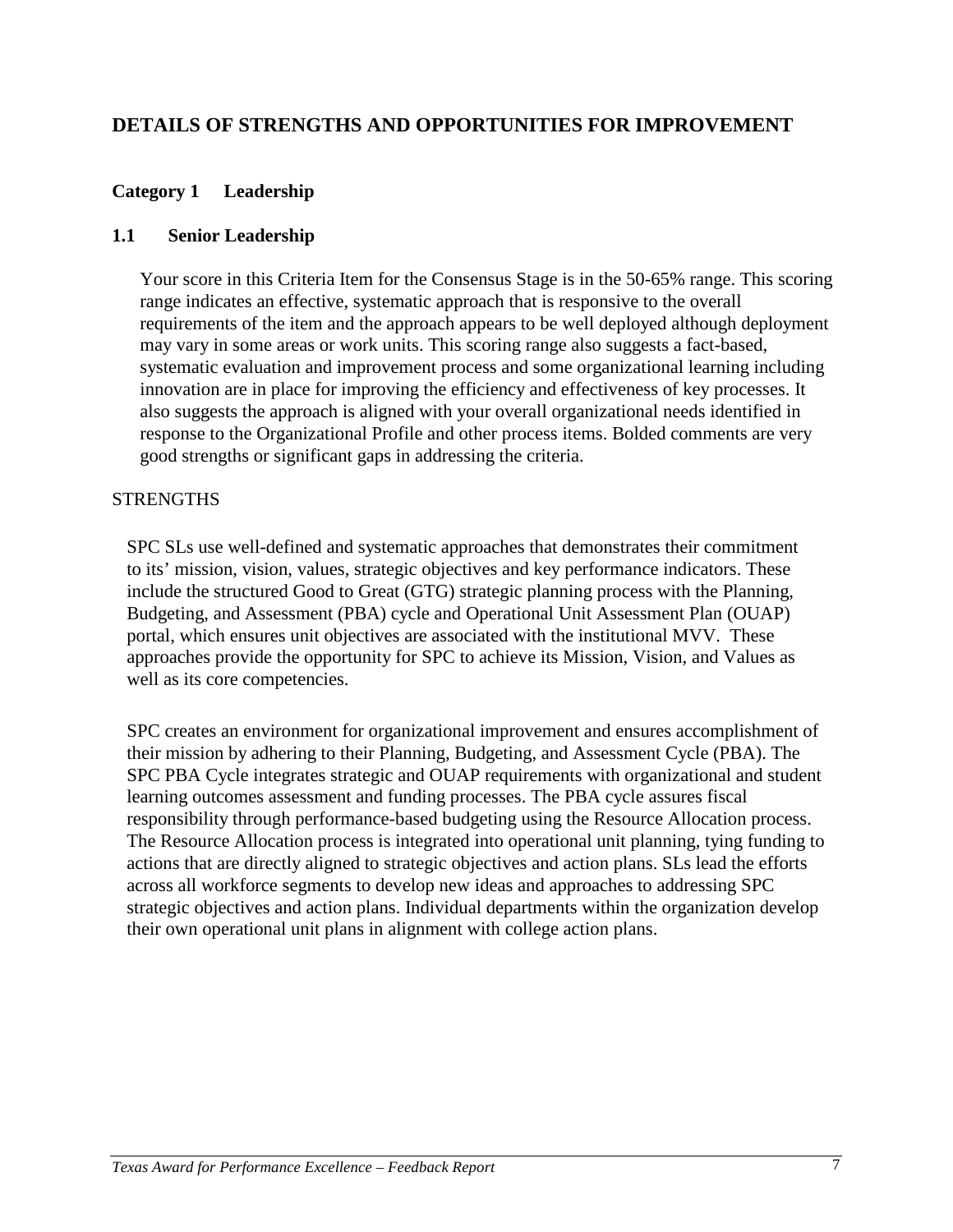Senior leaders' actions demonstrate and promote their commitment to legal and ethical behavior through multiple approaches including the employee appraisal process, policies, mandatory training for all employees and through the adoption of Ethical Decision Making as its Quality Enhancement Plan. Throughout the year senior leaders, employees, and customers are engaged in EDM and then complete assessments to measure the effectiveness of the College's EDM program plan. These approaches help the college capitalize on its values, respect for all and collaboration.

SPC prepares and develops future organizational leaders through the year-long Leadership Academy for Success program and employee evaluation reviews. This demonstrates leadership's commitment to the creation of a successful learning organization. These approaches help SPC achieve their vision to be the best in the nation.

SPC has created an environment that encourages innovation which has helped them achieve its strategic objectives. There is evidence of several innovative programs within the organization to include: student engagement grant, Jessica's Project, Microsociety, Veteran's Outreach and Transition Center, contextual art course and math immersion courses. This has led them to be recognized as an Achieving the Dream Leader college for the last 6 years. This approach helps the college achieve their value of Students First.

#### OPPORTUNITIES FOR IMPROVEMENT

SPC's approach to communicating and engaging with other key customers is not clear. The communication methods listed in Figure 1.1c - *Organizational Communication* did not address methods for communicating with their identified key customer groups including: military, developmental (underprepared), Early College High School, dual credit, Veterans, and four-year colleges and universities listed in Figure OP-6. Additional focus on these customer groups may support SPC's ability to expand services and markets.

There is a lack of inclusion of adjunct and part time employees, who make up almost half of the workforce. Further inclusion into college-wide planning events could ensure SPC's action plans are integrated college-wide.

It is unclear how the Substantive Change Policy and a Compliance Sustainment Committee facilitates more avenues to create a successful organization. Clarifying the roles of these entities within the improvement cycle may help SPC achieve its Mission, Vision, and Values as well as its core competencies.

Scoring Range: 55%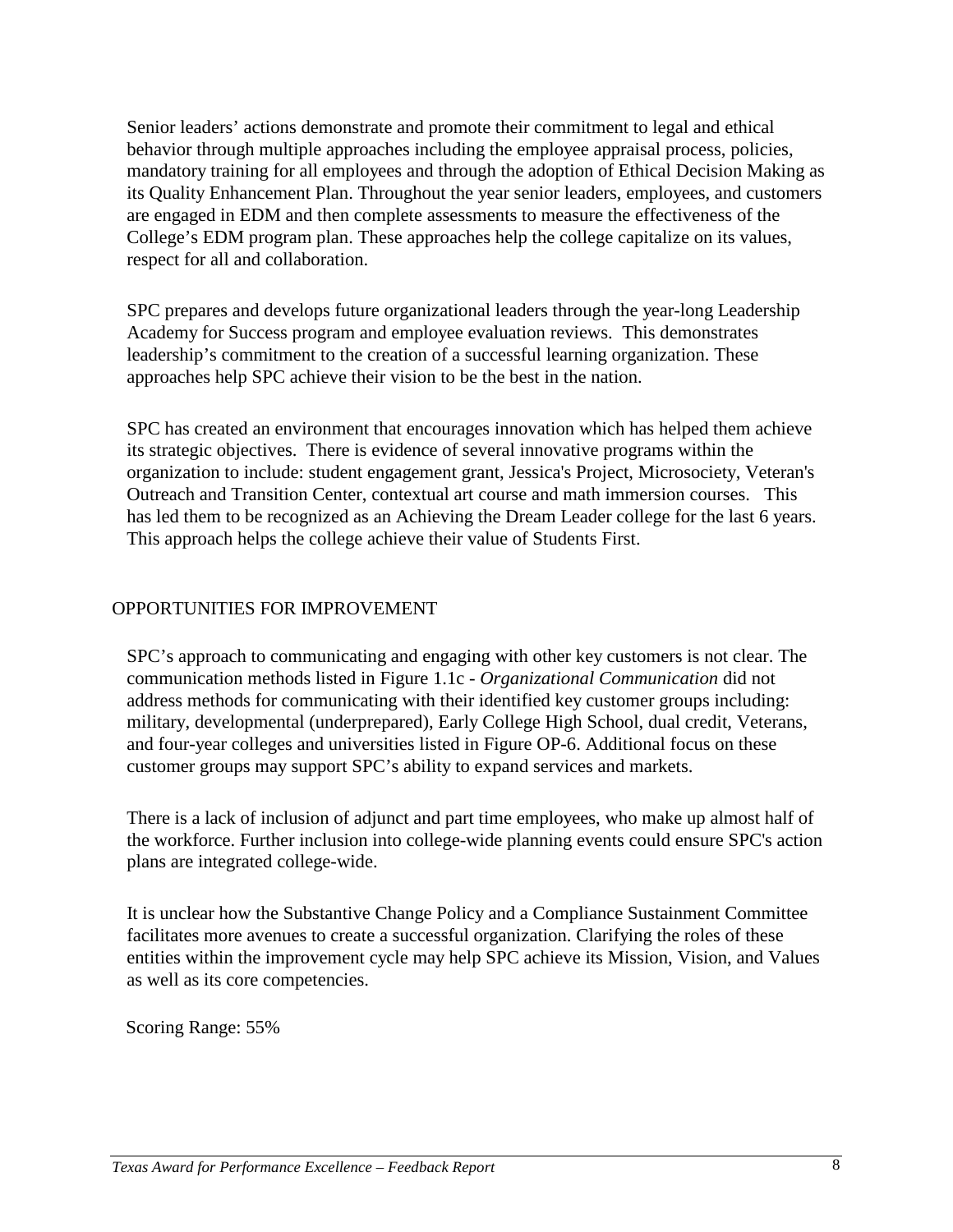#### **1.2 Governance and Social Responsibilities**

Your score in this Criteria Item for the Consensus Stage is in the 30-45% range. This scoring range indicates an effective, systematic approach responsive to the basic requirements of the item is evident and the approach appears to be deployed, although some areas or work units are in early stages of deployment. This scoring range also indicates the beginning of a systematic approach to evaluation and improvement of key processes is evident. The approach appears to be in the early stages of alignment with your basic organizational needs identified in response to the Organizational Profile and other process items. Bolded comments are very good strengths or significant gaps in addressing the criteria.

#### **STRENGTHS**

SPC has an integrated approach to fiscal accountability within the resources allocation process at the organizational unit level, which includes performance assessment and protects stakeholders. This processes contributes to the organization's strategic objective of performance excellence, with specific focus on financial effectiveness and efficiency.

SPC has an approach to evaluate and improve the performance of its SLs and its governing board. The Board does a self-evaluation and evaluates the Chancellor. The Chancellor evaluates the President, and the President evaluates immediate reports. The Executive Performance Protocol is utilized with specific benchmarks to measure each SL performance. Benchmarks are tied to key performance indicators aligned to strategic objectives. Continuation of this approach may allow the organization to develop and improve the effectiveness of its governing board and workforce.

SPC has a systematic approach for anticipating the impact of their operations on the community. Local residents serve on the Citizens' Oversight Committee for new building projects and the BOT provides opportunities for individuals to express their concerns at Board meetings. When SPC is directly involved with changes in the community, special care is taken to help the community understand what is taking place, what the plans are, whether there is opportunity for direct community involvement, and whether there will be disturbance such as demolition of parts or an old structure or possible noise disturbance. Through these efforts, SPC meets their core competency of Community Engagement.

#### OPPORTUNITIES FOR IMPROVEMENT

It is unclear how SPC ensures the effectiveness of internal and external audits. Without ensuring the effectiveness of this key aspect of SPCs governance system SPC may miss opportunities for improvement. Understanding the effectiveness may help the college achieve improved organizational performance as well as organizational viability while holding SLs accountable.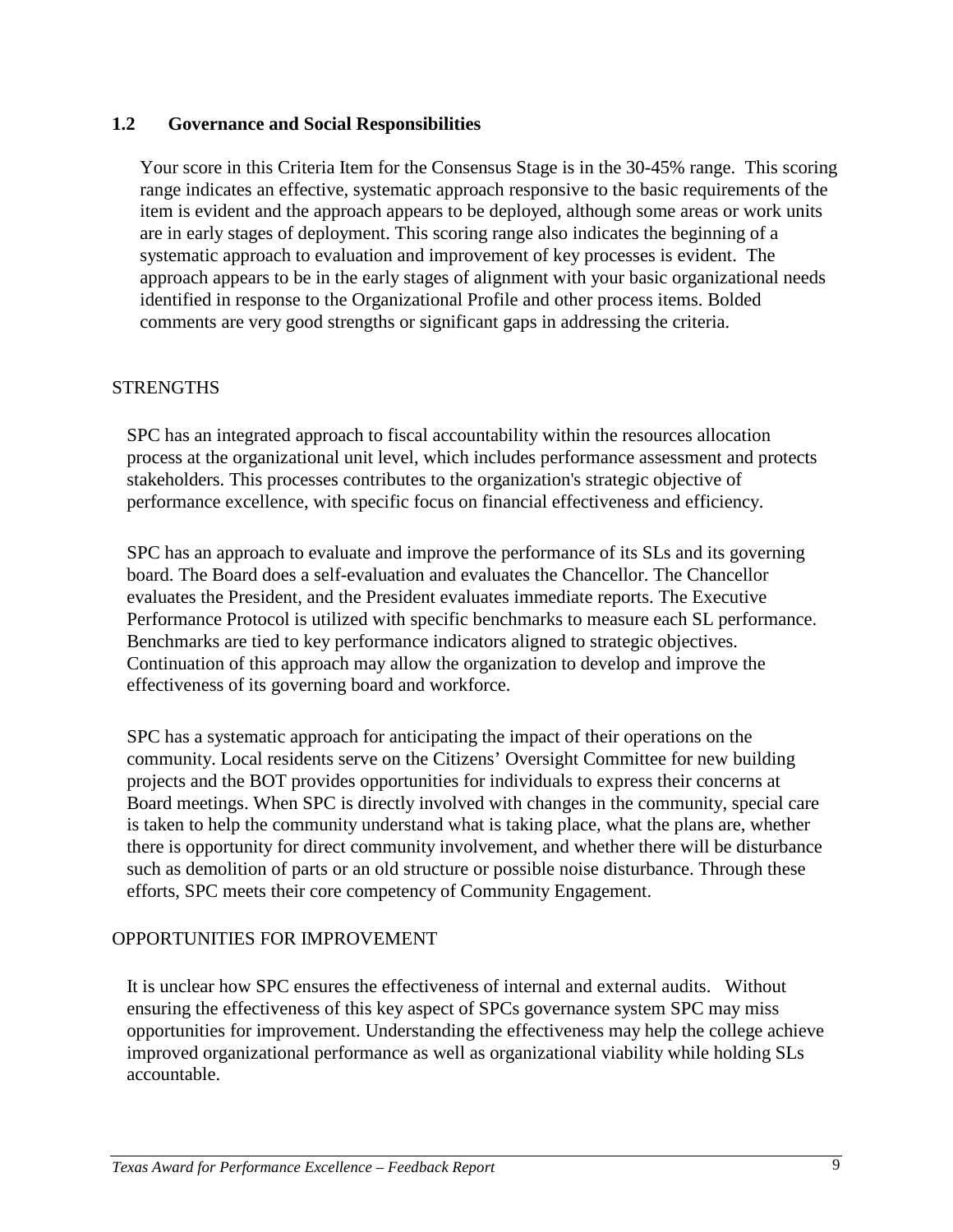It is unclear how SLs and the governance board use performance evaluations to advance their development and improve both their own effectiveness as leaders and that of the board and leadership system. Focus on this area may allow SPC to further strengthen their core competency, quality instruction for educational programs.

Scoring Range: 45%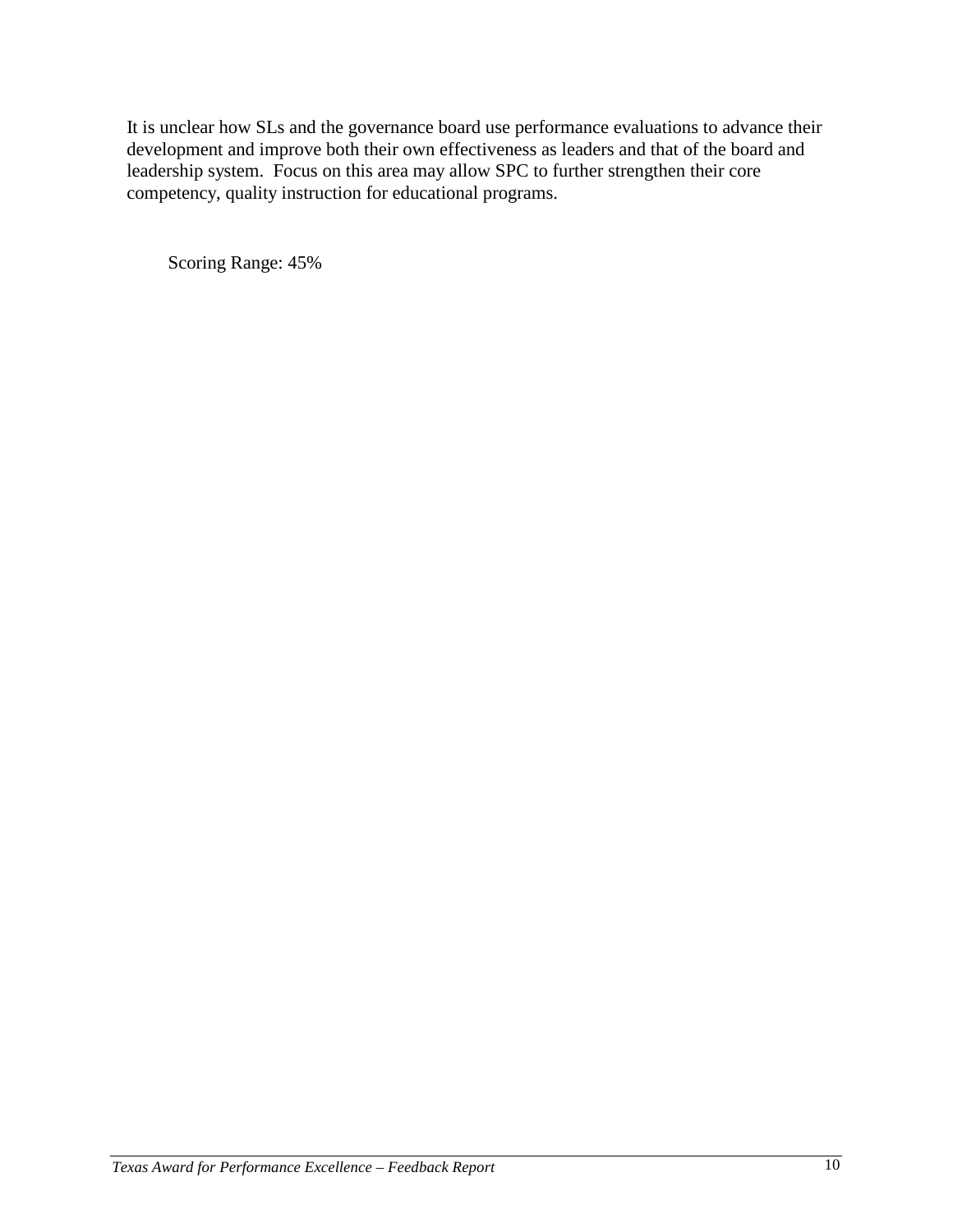#### **Category 2 Strategy**

#### **2.1 Strategy Development**

Your score in this Criteria Item for the Consensus Stage is in the 50-65% range. This scoring range indicates an effective, systematic approach that is responsive to the overall requirements of the item and the approach appears to be well deployed although deployment may vary in some areas or work units. This scoring range also suggests a fact-based, systematic evaluation and improvement process and some organizational learning including innovation are in place for improving the efficiency and effectiveness of key processes. It also suggests the approach is aligned with your overall organizational needs identified in response to the Organizational Profile and other process items. Bolded comments are very good strengths or significant gaps in addressing the criteria.

#### **STRENGTHS**

SPC has a systematic approach to strategic planning through four stages (Defining, Formulating, Implementing and Evaluating) that includes input from a cross-section of employees, partners and the community. The external parties (examiners, consultants, and stakeholders), provide the organization with additional opportunities to identify gaps in the process. This is aligned to the value of collaboration, and enhances the SPC's ability to achieve its strategic objectives and avoid blind spots in the planning process.

SPC's core competencies are key factors in determining what is addressed internally and what needs to be addressed through external expertise. For example, to support the core competency of Quality Instruction, the college brings in experts, researchers and scholars from outside the institution to assure that faculty are prepared to implement best practices in the classroom. Additionally, the development of future core competencies begins as a dialog among the key stakeholders as part of the GTG planning. The process and approach to support and add to the core competencies may provide SPC with a stronger strategy each year.

SPC has a fact-based, systematic approach of using research and data to inform SLs which strategic risks are opportunities that should be pursued. The IPRE's systematic, ongoing use of data both in and out of the annual SPP allows SPC to pursue its vision of being best in the nation in performance excellence. SPC uses the PBA cycle as a strategic planning tool to capture and benchmark both short- and longer-term cyclical processes which keeps the plan in alignment, providing accountability as evidenced in Figure 2.1.a.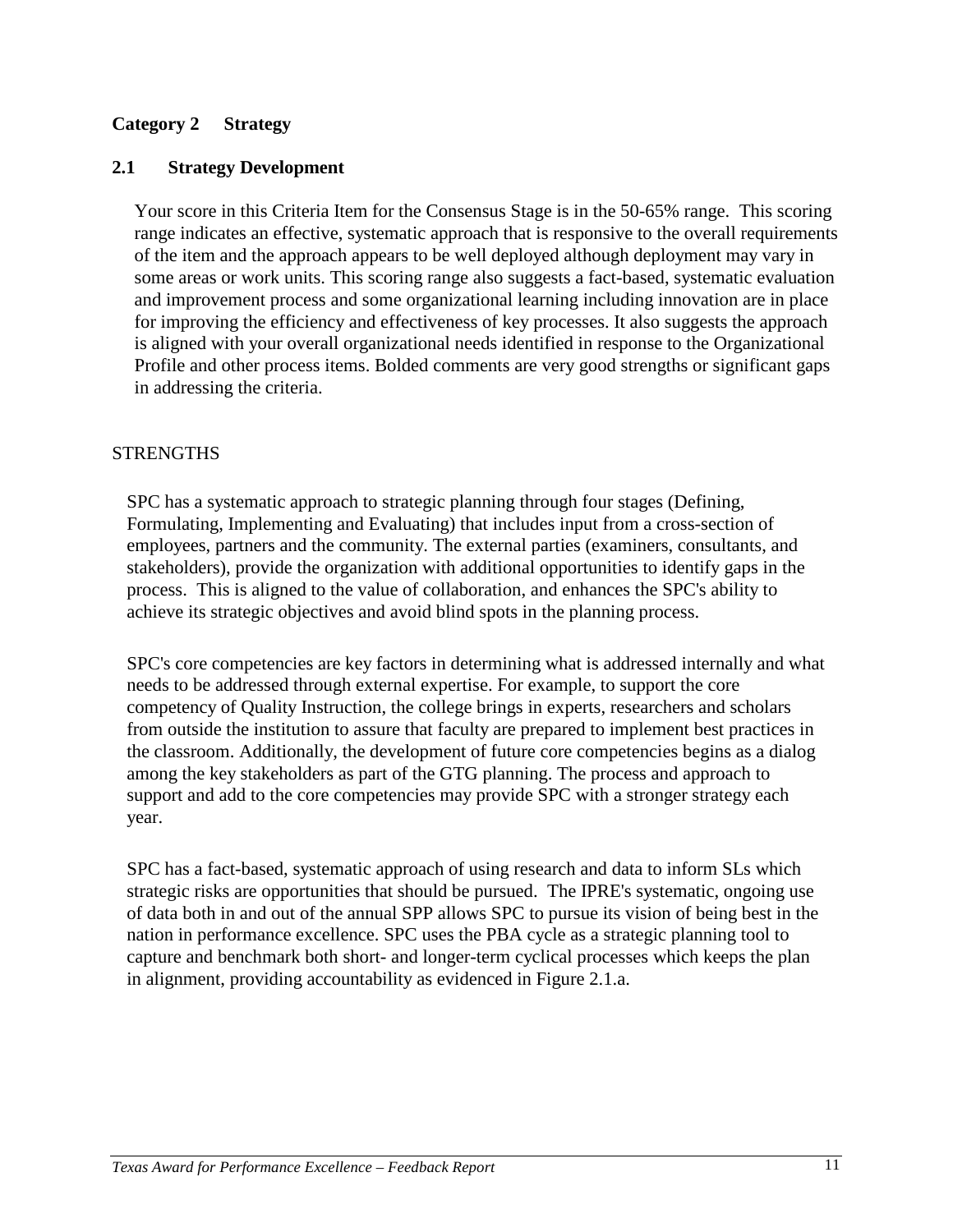#### OPPORTUNITIES FOR IMPROVEMENT

It is unclear how SPC plans for potential changes in the regulatory environment and includes these in strategy considerations. There is no description of a process of collecting and analyzing relevant data that ties regulatory environment information from numerous agencies to the strategy planning process. The incorporation of such relevant data and information could possibly reduce risks to the organization's future success and improve the ability to execute and complete the mission.

It is not clear what SPC's timetable for achieving the Strategic Objectives is as well as which are the most important as demonstrated in Figure 2.1b. Only one objective is listed so this team would need to see entire table in order to make a complete evaluation. Without a process to review all Strategic Objectives, SPC may not fulfill its vision and core competencies.

It is not clear how SPC incorporates learning and innovation within the strategy development process. A further focus on learning and innovation in the process may allow staff to fulfill the core competencies of the organization.

Scoring Range: 55%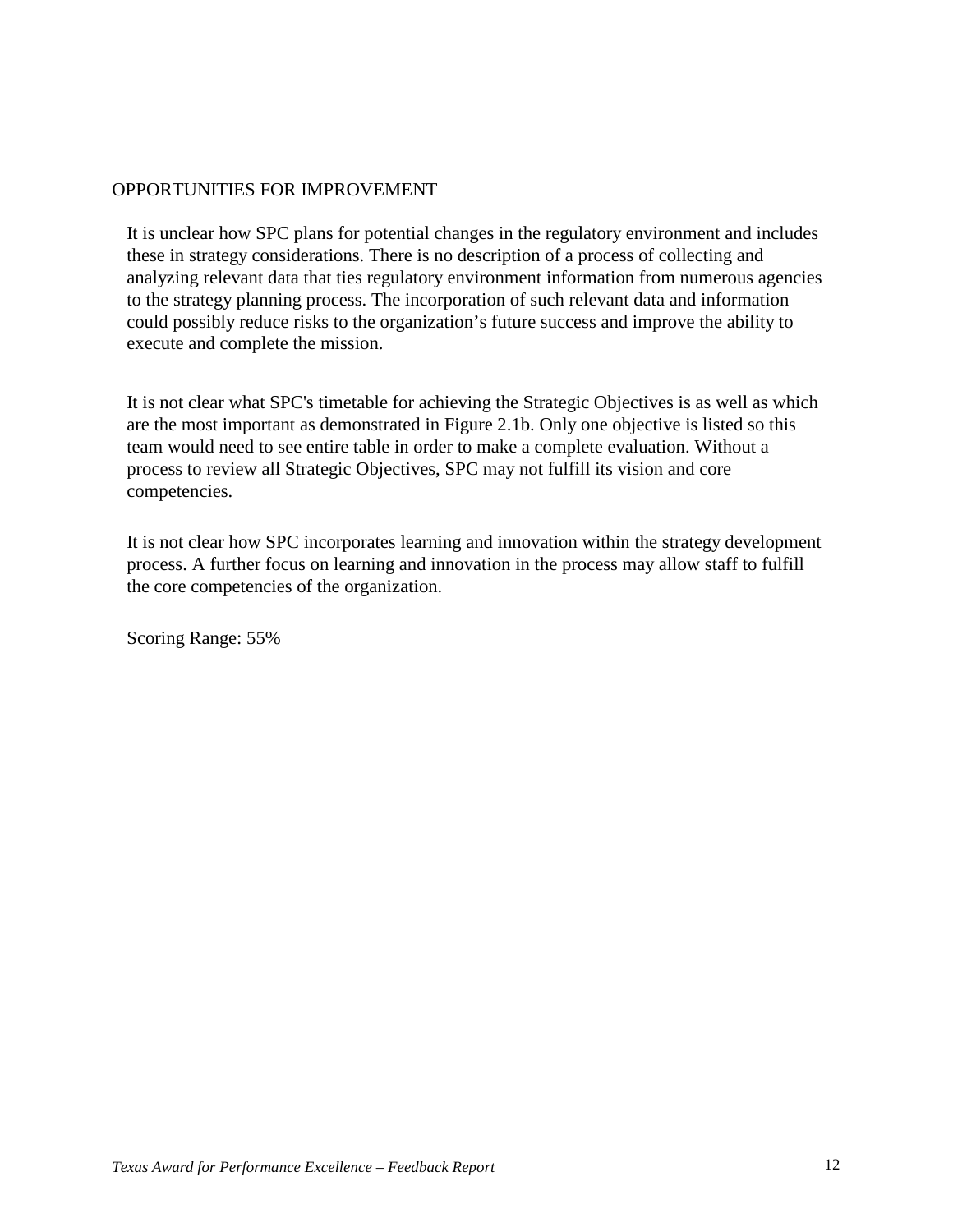#### **2.2 Strategy Implementation**

Your score in this Criteria Item for the Consensus Stage is in the 50-65% range. This scoring range indicates an effective, systematic approach that is responsive to the overall requirements of the item and the approach appears to be well deployed although deployment may vary in some areas or work units. This scoring range also suggests a fact-based, systematic evaluation and improvement process and some organizational learning including innovation are in place for improving the efficiency and effectiveness of key processes. It also suggests the approach is aligned with your overall organizational needs identified in response to the Organizational Profile and other process items. Bolded comments are very good strengths or significant gaps in addressing the criteria.

#### **STRENGTHS**

SPC ensures that KPIs and key action plans reinforce organizational alignment by supporting them with Strategic Objectives and target projections which can allow SPC to achieve results for students related to the key performance drivers (completion rates, graduation rates, etc.)

SPC's Scorecard shows the KPI used to track the achievement and effectiveness of the college's action plans. The college action plans are reviewed quarterly with updates to the Scorecard presented to the Cabinet weekly. Immediate development and implementation of institutional contingency plans respond to unexpected events.

The institution-wide OUAP process provides for the deployment of key action plans that are communicated internally through All College Meetings, division and department meetings, and annual OUAP report-out meetings. The action plans are deployed and accomplished through key suppliers, partners, and collaborators through targeted meetings, such as, advisory committees, steering committees and grant meetings.

SPC ensures financial resources are allocated to support action plans through the PBA cycle. Budget allocations are based on a workload model that incorporates enrollment headcount, contact hour generation, and staffing requirements. The management of financial resources may ensure resource support is available to operate in an efficient and effective manner.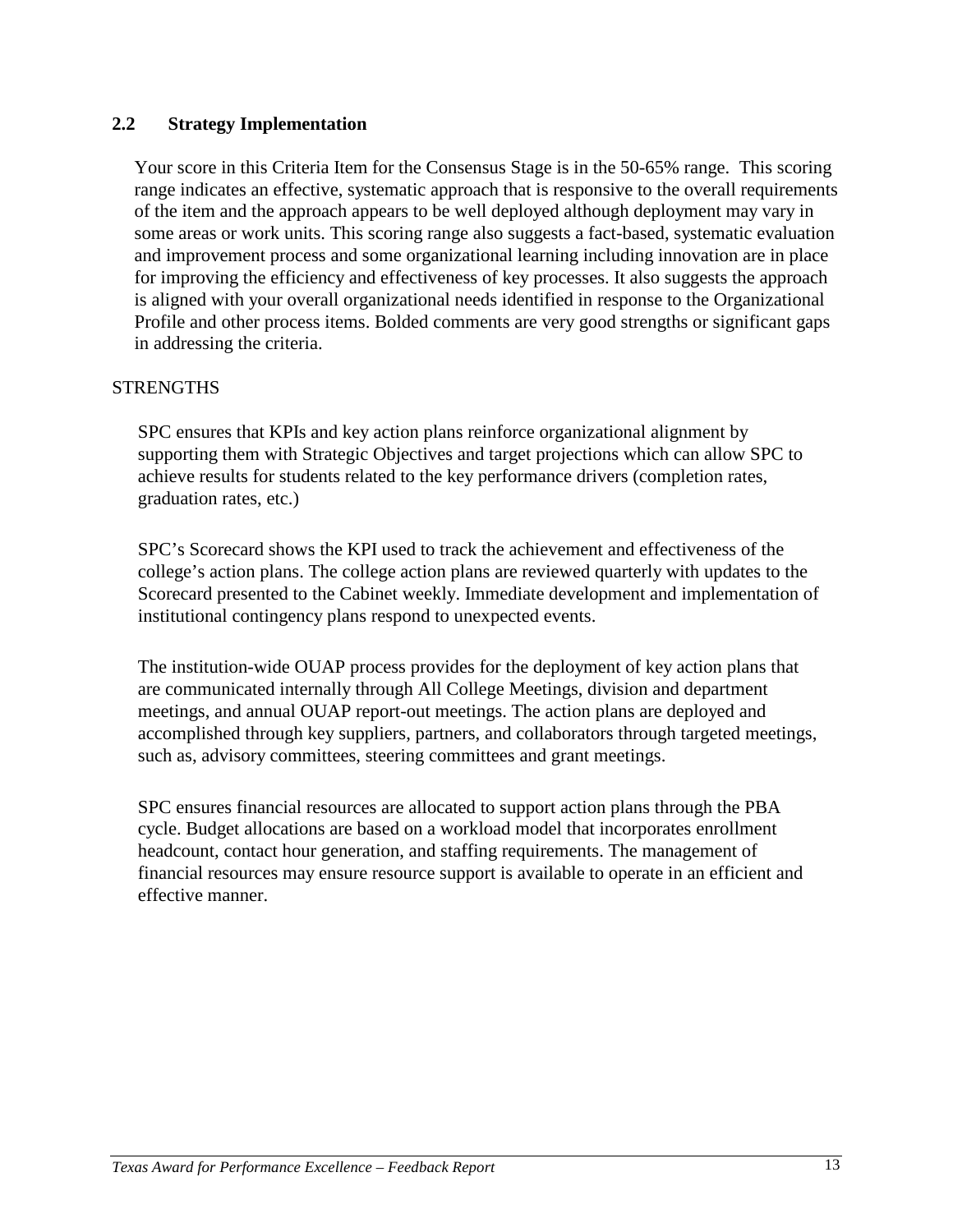#### OPPORTUNITIES FOR IMPROVEMENT

It is unclear what the key short-term and long-term action plans are in relation to the Strategic Objectives. SPC also does not explain how their performance projections for short and long term planning horizons compare to their competitors. Without defined plans, SPC may not achieve results for students related to key performance drivers such as completion rates, graduation rates, etc.

It is unclear how SPC identifies and addresses potential impacts on the workforce in workforce plans and any changes in workforce capability and capacity needs. By focusing on the potential workforce impacts, SPC may be more able to achieve its strategic plans.

It is unclear how the SPC manages Action Plans resource-related risks during the strategic planning process. The lack of a defined risk management process may hinder the SPCs ability to modify or to execute modified Action Plans when circumstances require a shift.

Scoring Range: 60%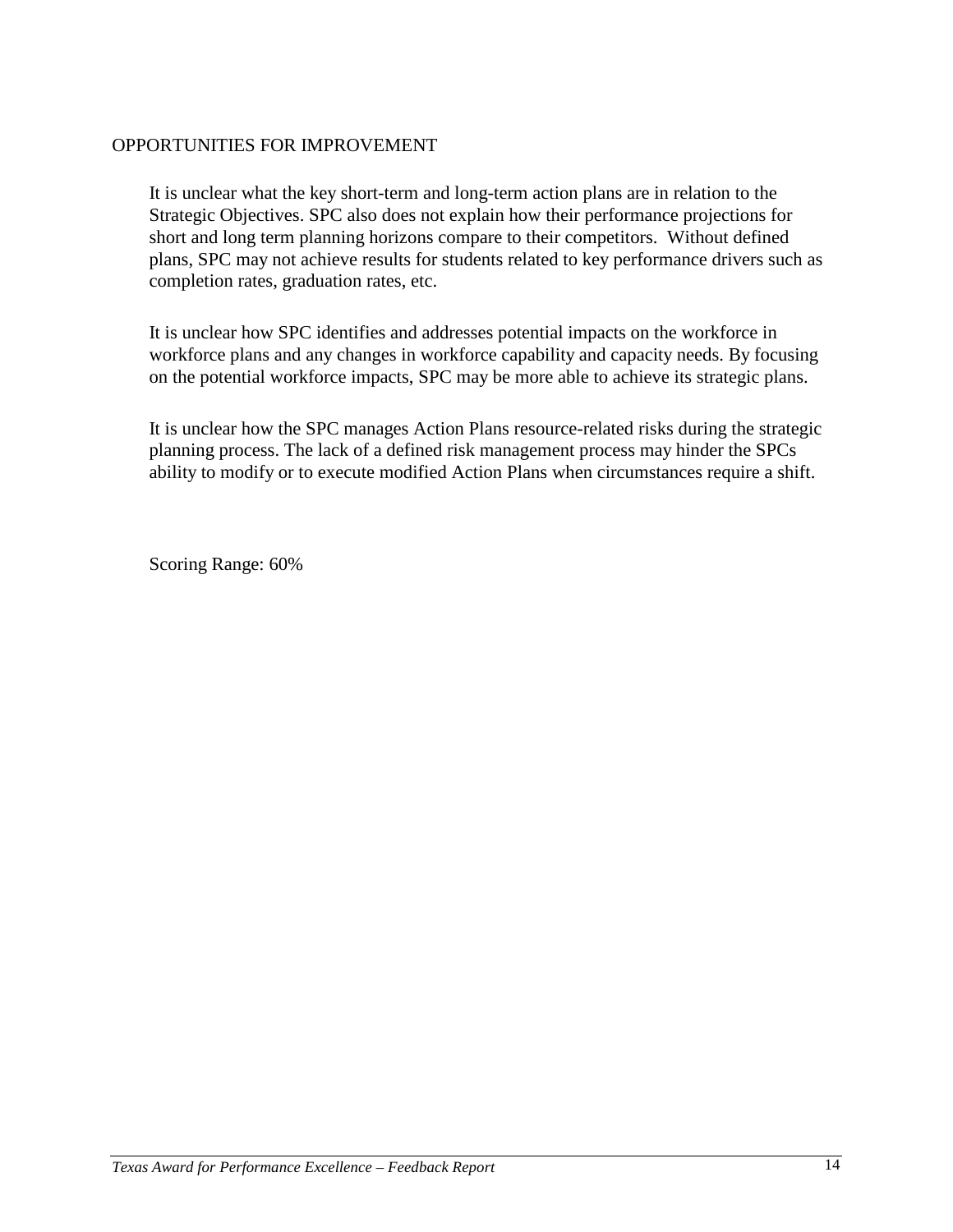#### **Category 3 Customer Focus**

#### **3.1 Voice of the Customer**

Your score in this Criteria Item for the Consensus Stage is in the 50-65% range. This scoring range indicates an effective, systematic approach that is responsive to the overall requirements of the item and the approach appears to be well deployed although deployment may vary in some areas or work units. This scoring range also suggests a fact-based, systematic evaluation and improvement process and some organizational learning including innovation are in place for improving the efficiency and effectiveness of key processes. It also suggests the approach is aligned with your overall organizational needs identified in response to the Organizational Profile and other process items. Bolded comments are very good strengths or significant gaps in addressing the criteria.

#### **STRENGTHS**

SPC uses multiple methods for listening to, interacting with and observing current students and customers. For example, they are included in the Good to Great process, Call to Conversations, college committees and councils as well as through surveys. For students, key listening surveys to capture a variety of program, service, and transactional data over the student life cycle include New Student Orientation (student services), Course Climate (educational program), NL (satisfaction), CCSSE (engagement), Advising (transaction) and Graduation surveys (transaction). Other customers, such as industry and workforce employers and 4-year colleges and universities communicate through formal meetings conducted throughout the year. This approach of using multiple methods for listening to, interacting with and observing current students and customers may help SPC identify and align strategic objectives with customer requirements.

SPC has a systematic approach for seeking immediate and actionable feedback from its students and other customers about the quality of educational programs and services through the Feed the Tiger online mechanism. This approach may allow SPC to understand their customers' needs and may enhance their competitive position.

SPC has a systematic, integrated, and evaluated approach to the use of social media to listen to different customer segments. The PR team works with various departments across the main campus and satellite campus to communicate and monitor in realtime, online conversations and feedback between the college, students, and the community. The monitoring of online feedback may improve SPC's core competency of student engagement.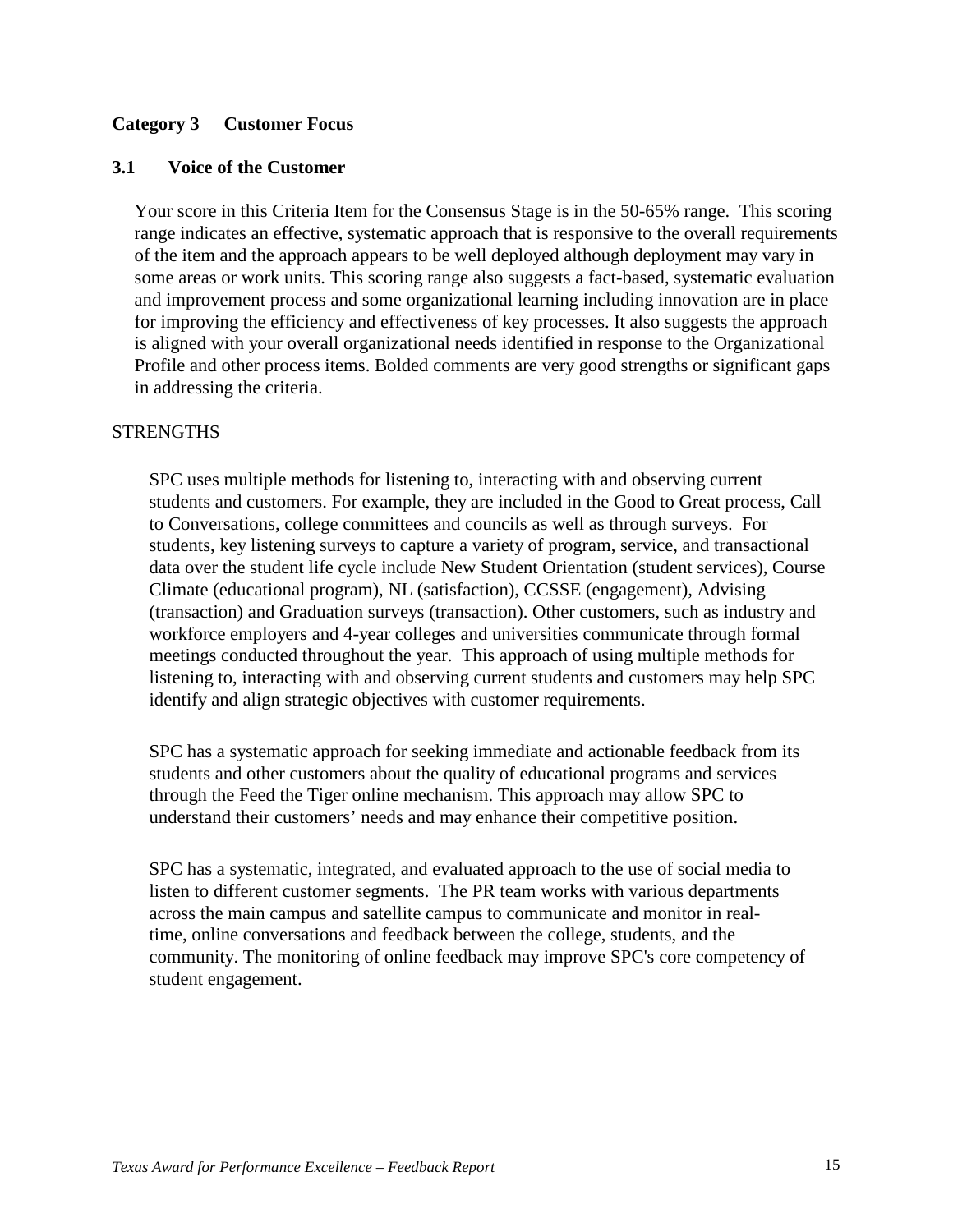SPC systematically obtains information relative to competitors' customer satisfaction by analyzing data received from the NL (satisfaction) and CCSSE (engagement) surveys. For example, comparative analysis is drafted and displayed during GTG meetings, All College Meetings, and Annual Performance Review sessions. Competitor satisfaction information informs decision-making points in meeting customer needs. This approach may allow SPC to further support its core value of Students First.

#### OPPORTUNITIES FOR IMPROVEMENT

SPC did not address how it determines customer satisfaction, dissatisfaction, and engagement for its customer groups and market segments nor how those methods differ by group (segmentation). Failure to consider differences in customer or market segments and adjust the techniques for collecting satisfaction and engagement data appropriately may cause the SPC to collect inaccurate or unreliable information and may threaten the accuracy of the college's decision making and planning.

It is not clear how SPC's listening methods vary across the relationship stages of students. Having a systematic approach for listening to its students across the various stages of their academic career may enable the college to be continuously proactive, innovative, and understand student needs at different stages.

Scoring Range: 65%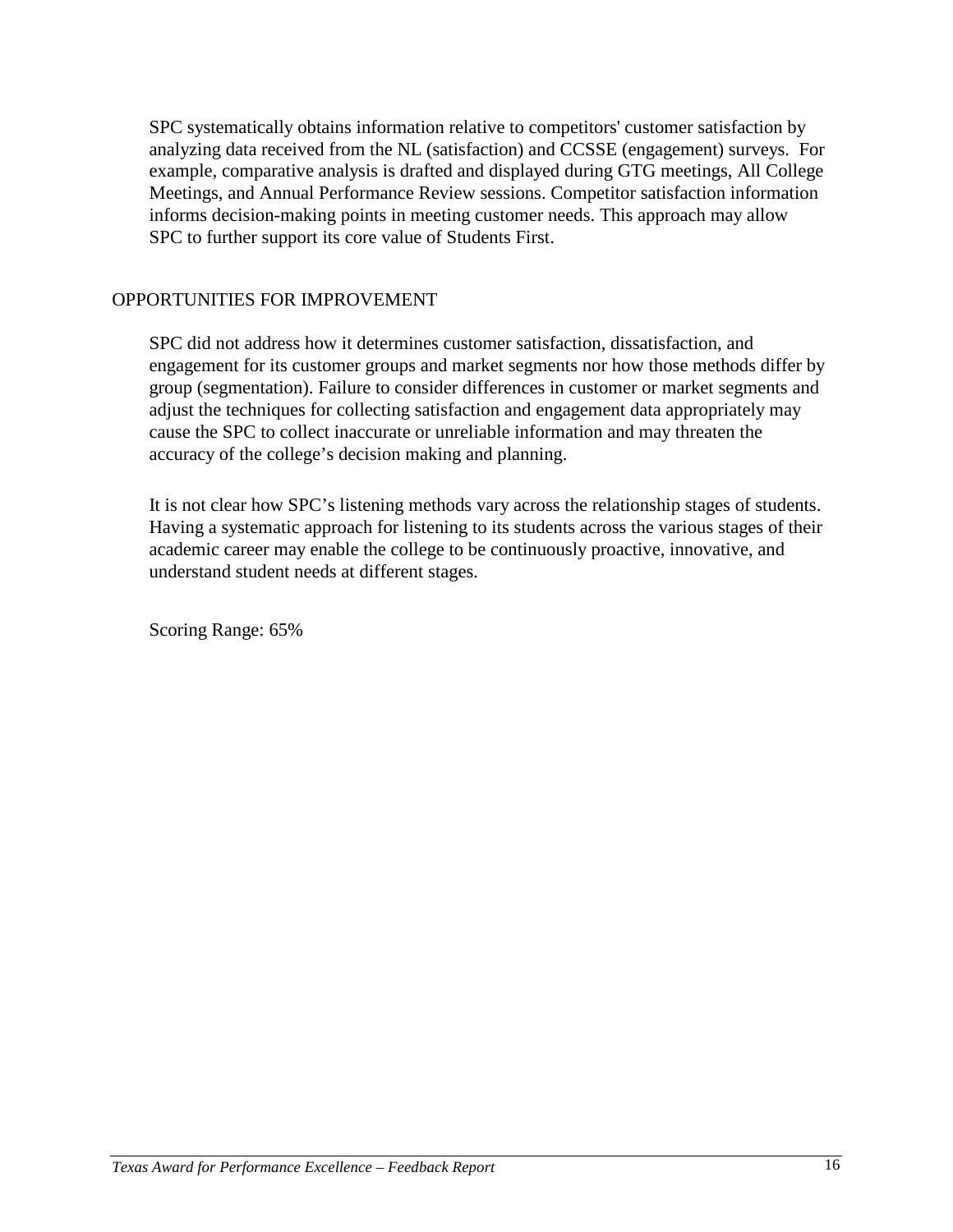#### **3.2 Customer Engagement**

Your score in this Criteria Item for the Consensus Stage is in the 50-65% range. This scoring range indicates an effective, systematic approach that is responsive to the overall requirements of the item and the approach appears to be well deployed although deployment may vary in some areas or work units. This scoring range also suggests a fact-based, systematic evaluation and improvement process and some organizational learning including innovation are in place for improving the efficiency and effectiveness of key processes. It also suggests the approach is aligned with your overall organizational needs identified in response to the Organizational Profile and other process items. Bolded comments are very good strengths or significant gaps in addressing the criteria.

#### **STRENGTHS**

Various two-way communication mechanisms between SPC and its suppliers/partners and collaborators (OP-7) helps SPC identify key opportunities for improvement in regards to customer engagement. For example, the organization learned about incoming students' concerns about the high cost of college so they partnered with USA Funds to establish a Campus Financial Literacy programs in order to educate new students about the importance of creating a personal expense budget, developing a loan repayment plan, and exploring other ways to finance a college education. A continued focus on two-way communication may support SPC's strategic advantage of having a reputation of support for learners.

SPC has a systematic approach to determine customer groups and market segments. SLs and Good-to-Great participants, in alignment with the college's mission, vision and values, strategic objectives and action plans, identify which new markets to target and which markets to give less attention, which new programs or services to pursue, and which current programs and services to adjust or remove. Through the GTG strategic planning process and strong partnerships and relationships with major industry and workforce groups makes new market segments become readily apparent. The ability to correctly identify product offerings to meet the requirements and exceed the expectations of customer groups and market segments may increase the likelihood of customer satisfaction.

SPC identifies key support requirements of students and other customers through a variety of mechanisms. SPC may be positioned to make information actionable in its continuous improvement process by using these feedback instruments.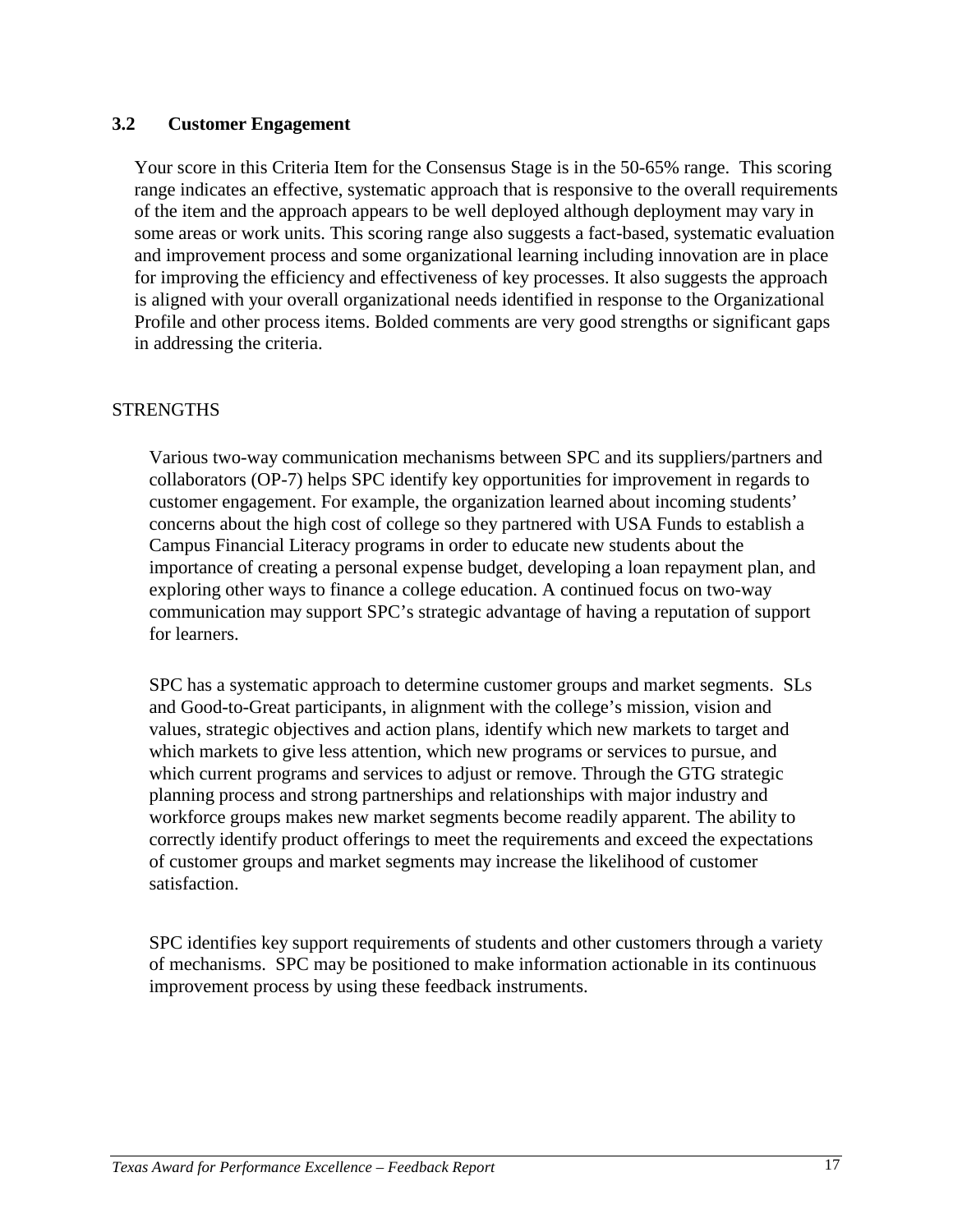#### OPPORTUNITIES FOR IMPROVEMENT

**It is not clear how SPC considers competitors' students and other customers as well as other potential students, other customers and markets in determining segmentation. Consideration of these segments may improve SPC's ability to meet its Mission, Vision, and Values as well as its Core Competencies.**

It is unclear how the Complaint Management Process enables the recovery of the customer's confidence, enhances their satisfaction and engagement and avoids similar complaints in the future. An effective complaints process may engage students, parents and faculty and meet stakeholder and customer requirements.

SPC's approach for managing complaints from 4-year Colleges and Universities and Industry and Workforce Employers was not evident. An effective, systematic approach to managing these complaints may assist SPC in providing a skilled workforce, ready to perform effectively on the job.

It is not clear if SPC's management of complaints process will enable them to recover their students' and other customers' confidence in the organization. A successful image may help improve the perceived value of their educational programs and help them in their journey in moving from ''Good to Great''.

Scoring Range: 60%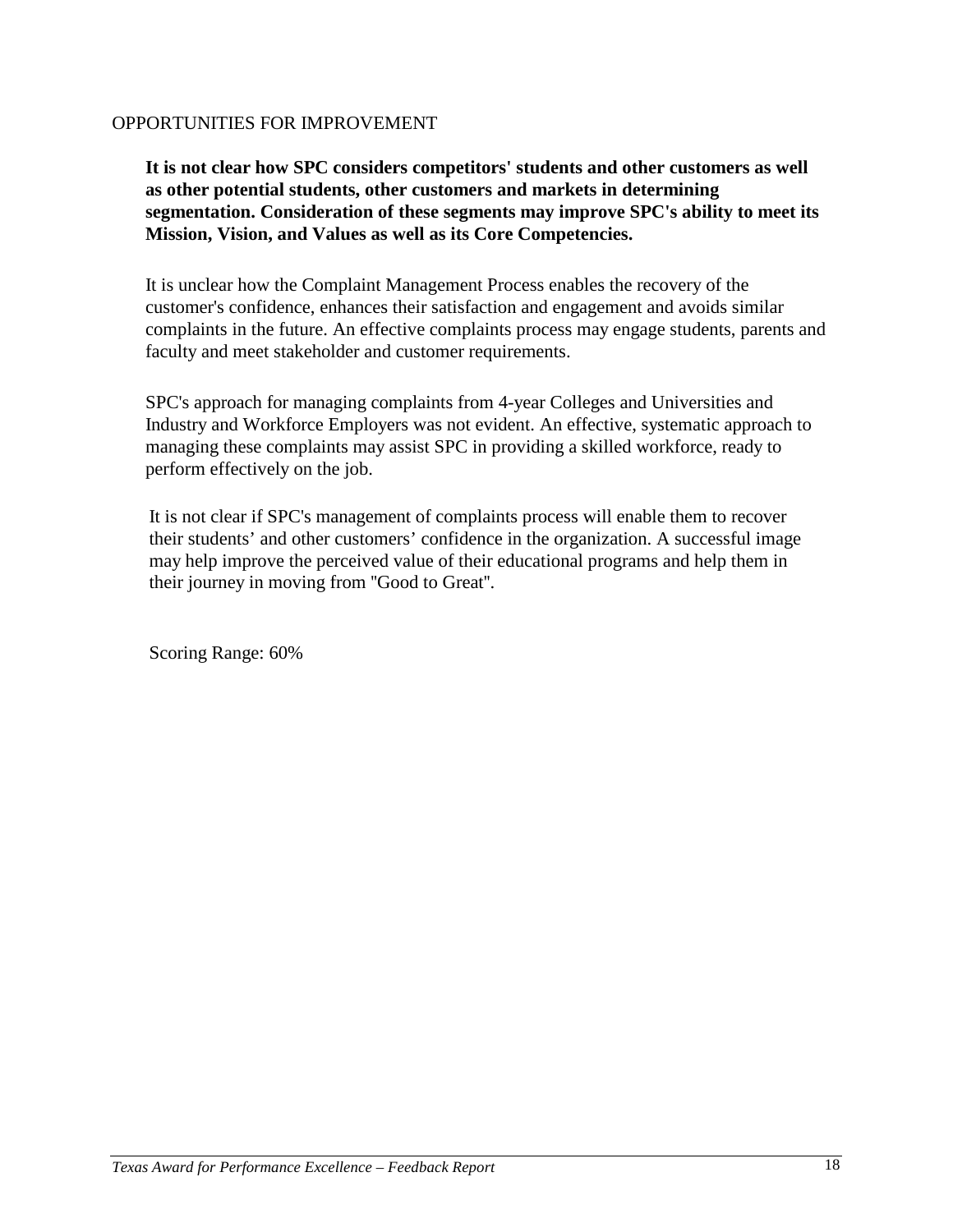#### **Category 4 Measurement, Analysis, and Knowledge Management**

#### **4.1 Measurement, Analysis and Improvement of Organizational Performance**

Your score in this Criteria Item for the Consensus Stage is in the 50-65% range. This scoring range indicates an effective, systematic approach that is responsive to the overall requirements of the item and the approach appears to be well deployed although deployment may vary in some areas or work units. This scoring range also suggests a fact-based, systematic evaluation and improvement process and some organizational learning including innovation are in place for improving the efficiency and effectiveness of key processes. It also suggests the approach is aligned with your overall organizational needs identified in response to the Organizational Profile and other process items. Bolded comments are very good strengths or significant gaps in addressing the criteria.

#### **STRENGTHS**

SPC uses VOC data and information through its Feed the Tiger application and social media to determine satisfaction and engagement. For example, feedback ratings of fair or poor are forwarded to departmental leads who have five days to respond to customers desiring contact via email or phone. Program complaints are reviewed and shared weekly with division leads and with SLs at cabinet meetings. SPC also demonstrates effective use of social media to share information. Figure 4.1b depicts a steady increase in engagement using social media. Increased use of social media may help the organization gather useful data to be more innovative, increase engagement, and increase communication with stakeholders. SPC's VOC approach may help them obtain an advantage in its competitive environment.

SPC has a systematic approach to project its future performance through quarterly review of KPIs, key student success measures and measures on the College Scorecard. During the annual GTG session, current performance, SWOT analysis, and Context Mapping provide information that allows reasonable projections. Accurate projections of likely future performance may provide SPC sufficient lead time to implement critical changes, such as establishment of Alamo Advise, to meet customer requirements.

SPC has a systematic approach to the selection of data and information to use in tracking operations and overall organizational performance (Figure 4.1a). For example, the SLs review the College Scorecard on a weekly basis, along with reports from department leads about their activity status, organizational performance and operations. This frequent review helped them see that graduation numbers may fall short, so they contacted all students who were eligible and persuaded them to register for graduation. This critical learning was transformed into a permanent improvement. Continuing to use data to make decisions and innovative improvements may allow the college to meet targets for their key performance drivers.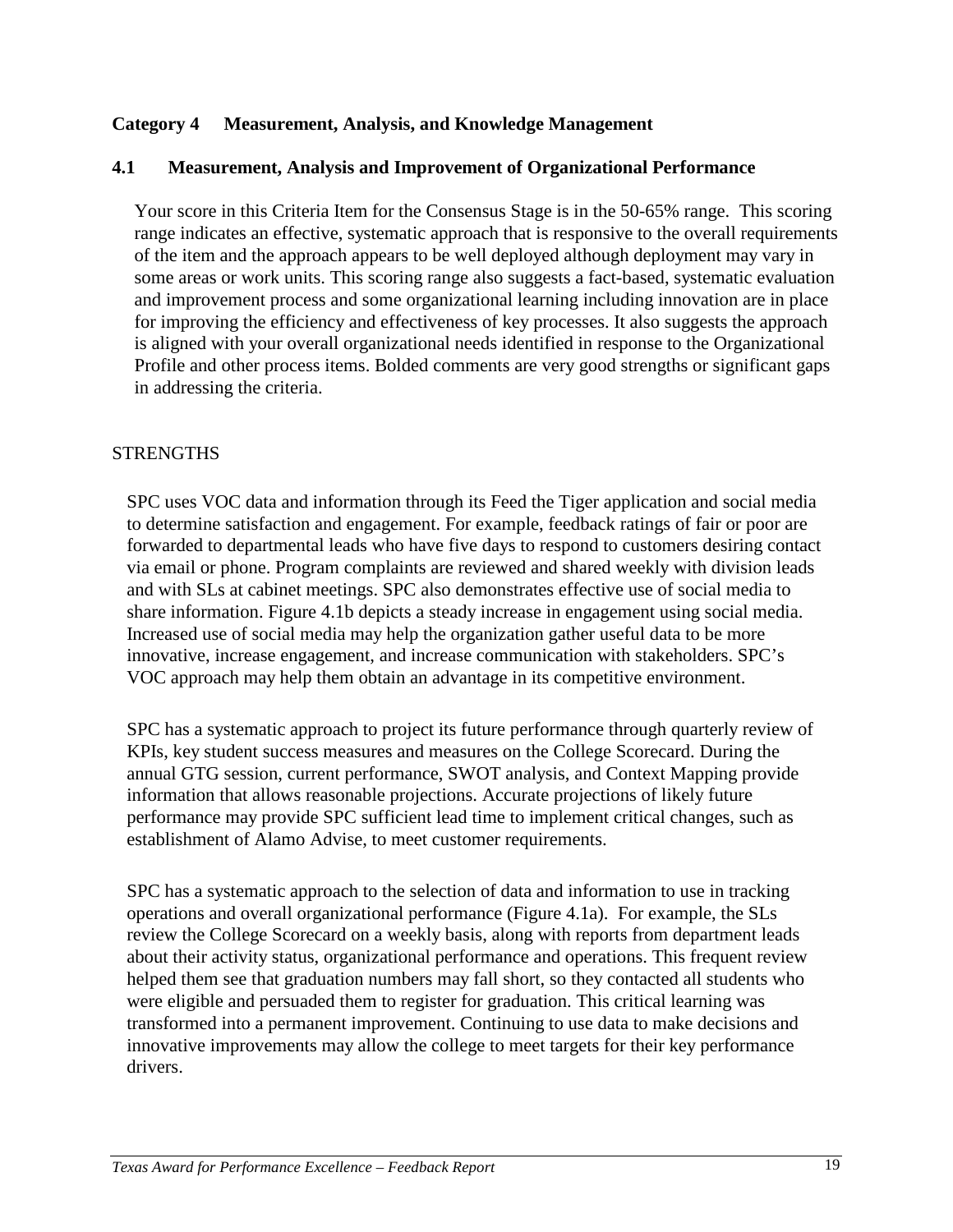#### OPPORTUNITIES FOR IMPROVEMENT

It is unclear how SPC uses comparative data provided to improve its operational decision making. Understanding the organization's place in the competitive environment may make it possible to learn and take appropriate action for breakthrough performance.

It is unclear how SPC measures process performance to conform improvement efforts and control process variability. The methods used to identify process performance measures that track cycles of improvement is not apparent. Including performance measures that are linked to cycles of improvement may reduce variability and drive SPC to achieve performance excellence.

It is unclear how SPC reviews its organization's capabilities. SPC's approach to reviewing organizational needs and challenges in its' operating environment, including the need for transformational change in organizational structure and work systems is not evident. Calculating the capability of processes may help SLs understand the extent to which key processes are in control or need adjustment. Failure to determine organizational capability may make it more difficult to achieve key performance drivers.

Scoring Range: 55%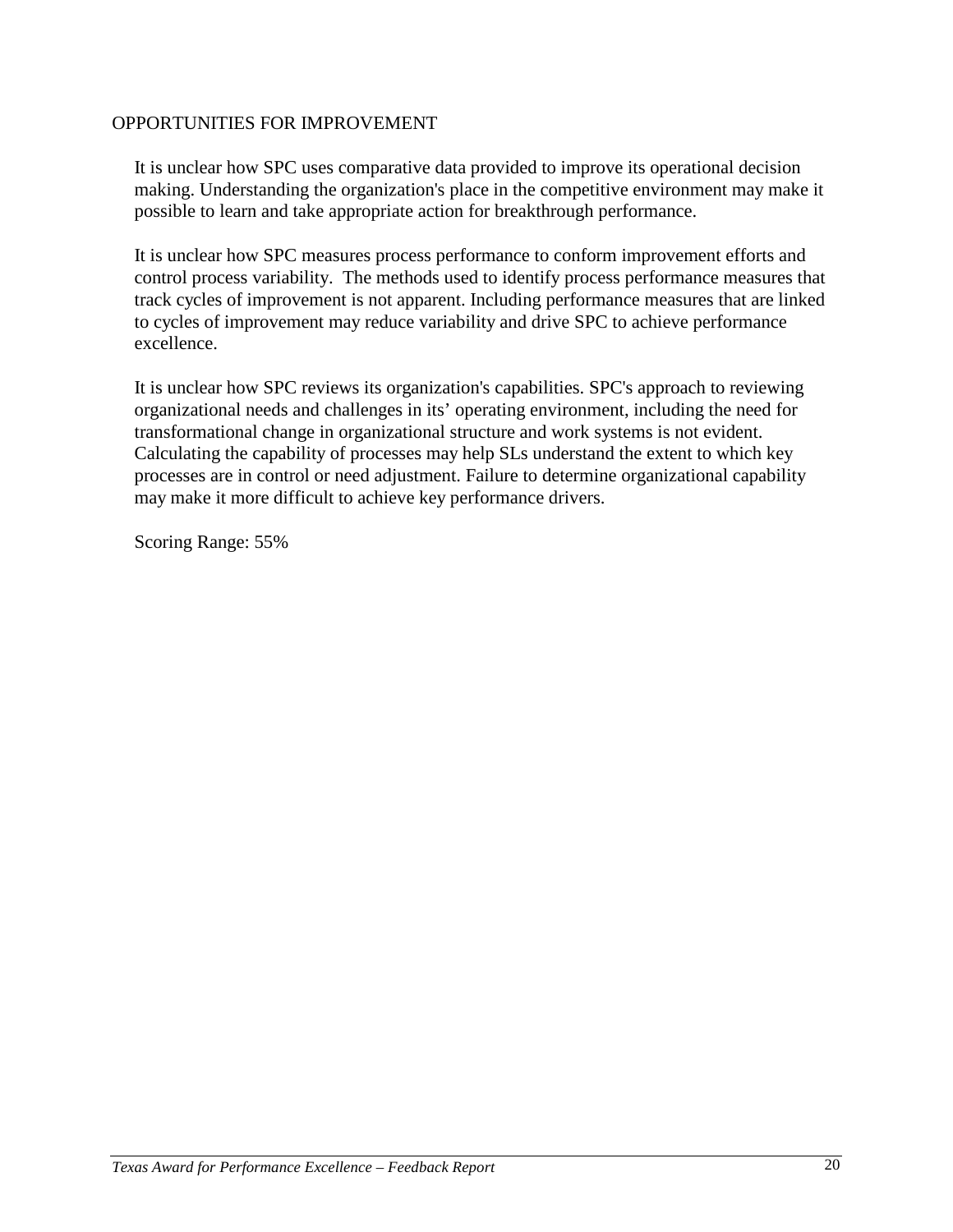#### **4.2 Knowledge Management, Information, and Information Technology**

Your score in this Criteria Item for the Consensus Stage is in the 50-65% range. This scoring range indicates an effective, systematic approach that is responsive to the overall requirements of the item and the approach appears to be well deployed although deployment may vary in some areas or work units. This scoring range also suggests a fact-based, systematic evaluation and improvement process and some organizational learning including innovation are in place for improving the efficiency and effectiveness of key processes. It also suggests the approach is aligned with your overall organizational needs identified in response to the Organizational Profile and other process items. Bolded comments are very good strengths or significant gaps in addressing the criteria.

#### **STRENGTHS**

SPC has a well-deployed systematic approach to ensure the security of sensitive or privileged data and information by active directory privileged groups and a procedural approvals process through department supervisors and system data owners. System data owners oversee access and ensure proper credentials and users are trained on the data system prior to access. The network is designed with Network Access Control restrictions based on internal and external networks and governed by trusted and untrusted networks. The Alamo Colleges uses Virtual Private Network (VPN) tunneling protocols for accessing the network externally. Unified Threat Management uses firewalls, intrusion detection, email filtering, web security content management and penetration testing and the ITS Risk and Security Officer conduct scheduled and ad-hoc network vulnerability scans. Ensuring the security of sensitive or privileged data and information limits exposure to litigation, regulatory sanction, and disruption of services and may enable SPC to provide quality educational programs by maintaining academic accreditations.

SPC has a systematic approach to manage organizational knowledge (Figure 4.2a). It consists of centralized management, standardized collection processes, secure and confidential protocols, managed release of data, and technology-based data storage. The approach is deployed through software and hardware training, Banner publications, SPC's website, AlamoShare, AlamoTalent, ACES, WEAVEonline, and open access to Banner archives. SPC learns through user reports, satisfaction surveys, data request forms, the Technology Committee, and usage analytics. Knowledge management may enable knowledge to transfer to the workforce in other units and may enable the successful delivery of customer requirements.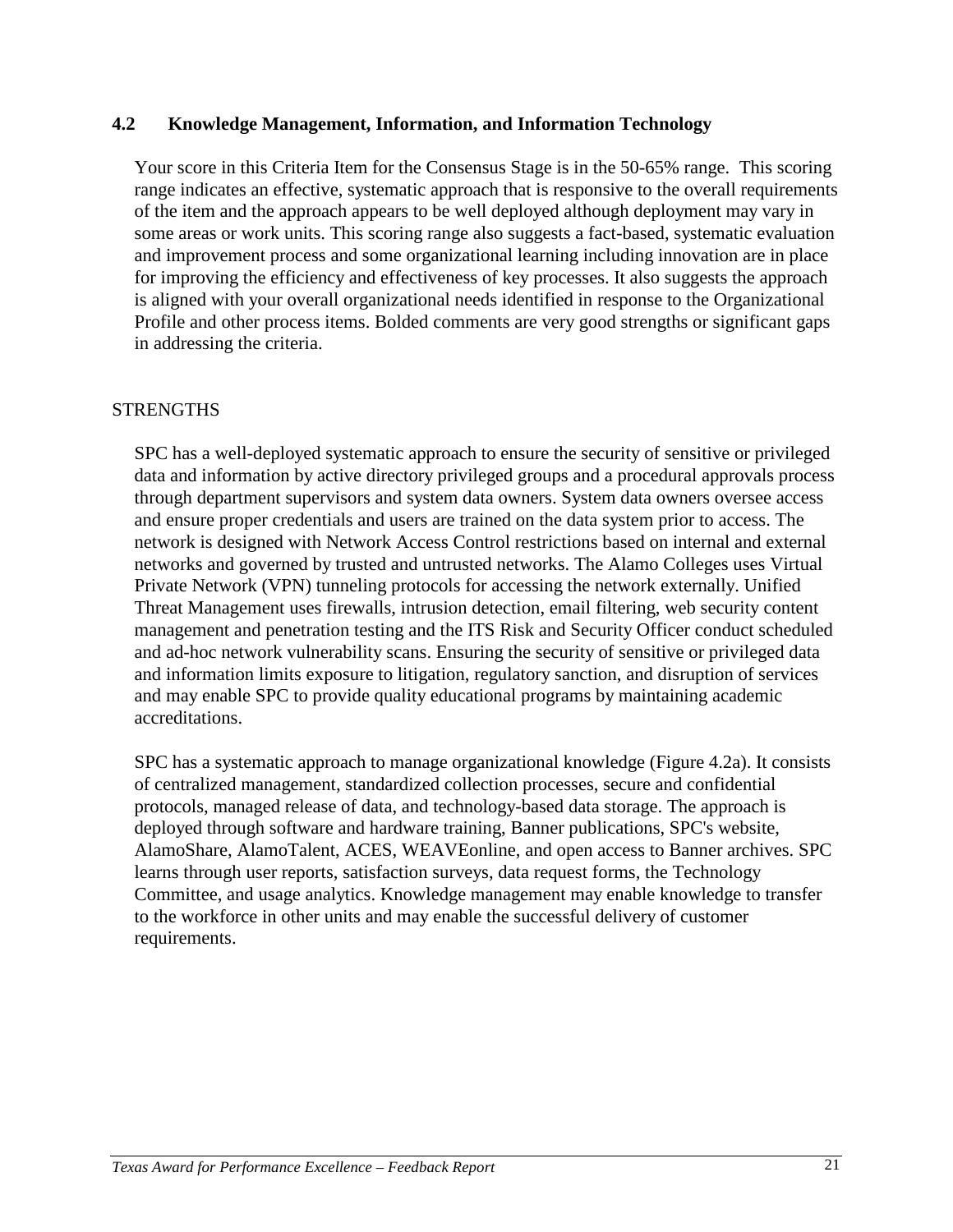#### OPPORTUNITIES FOR IMPROVEMENT

SPC's approach to use knowledge and resources to embed learning in the way the organization operates is unclear. It does not appear SPC has a method to review its approaches to learn and improve at the organizational level. The lack of a fact-based evaluation of approaches and subsequent improvements may prevent the organization from optimizing performance and achieving its vision to be the best in the nation in Student Services and Performance Excellence.

SPC's approach to ensure that hardware and software systems, and data and information continue to be secure and available to effectively serve students and other customers is not evident. It is unclear how establishing emergency systems and a data recovery plan that solely focuses on organizational needs meets the needs of students and other customers for secure and available data and information. E-commerce information system failures can cause disruptions to students and customers and may make it difficult to execute the core competency of student engagement.

It is unclear how SPC ensures their hardware and software are user-friendly. Failure to make the organization's hardware and software systems easy to use may make it difficult for some people to use it and may limit the students' ability to achieve student success.

Scoring Range: 50%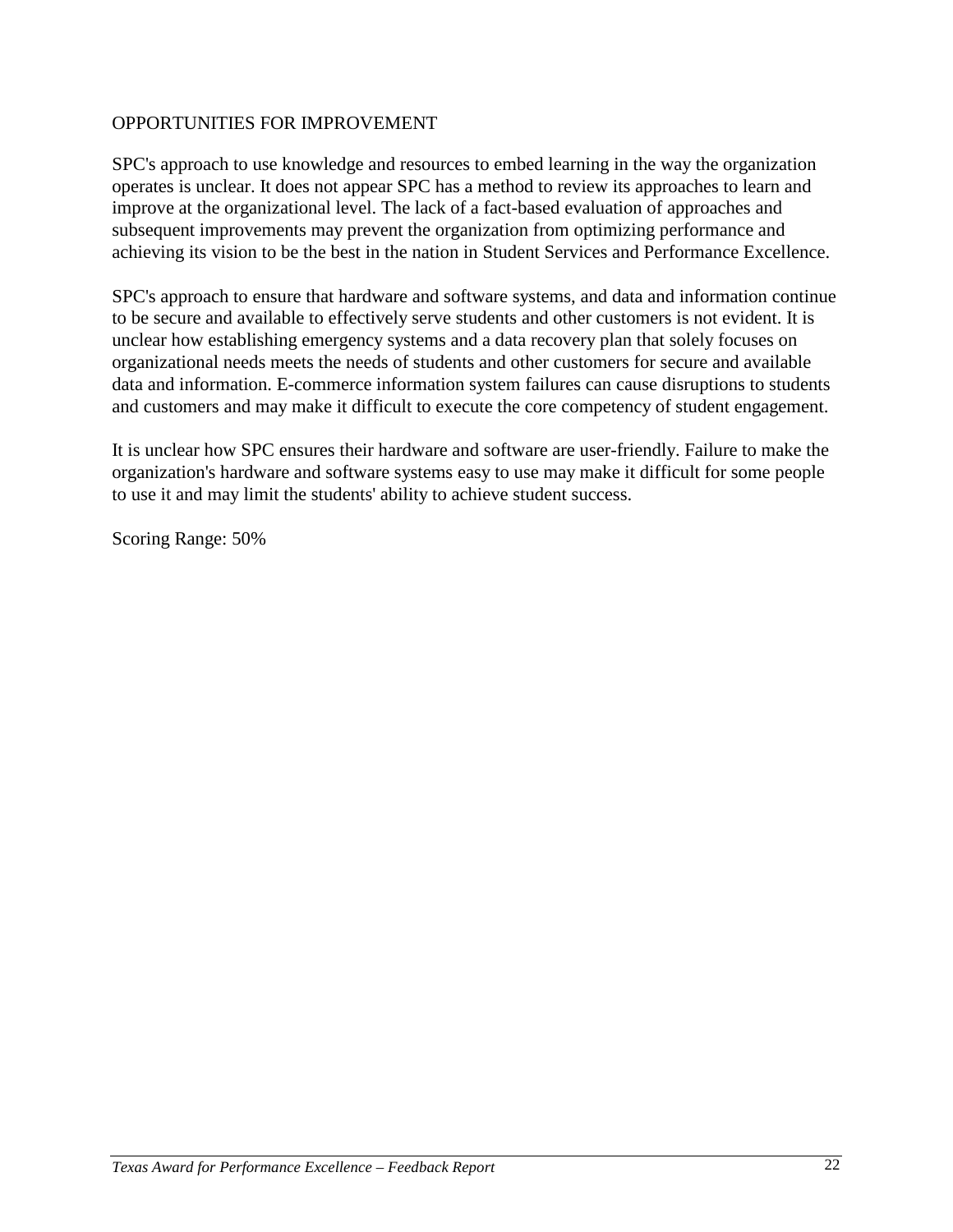#### **Category 5 Workforce**

#### **5.1 Work Environment**

Your score in this Criteria Item for the Consensus Stage is in the 50-65% range. This scoring range indicates an effective, systematic approach that is responsive to the overall requirements of the item and the approach appears to be well deployed although deployment may vary in some areas or work units. This scoring range also suggests a fact-based, systematic evaluation and improvement process and some organizational learning including innovation are in place for improving the efficiency and effectiveness of key processes. It also suggests the approach is aligned with your overall organizational needs identified in response to the Organizational Profile and other process items. Bolded comments are very good strengths or significant gaps in addressing the criteria.

#### **STRENGTHS**

SPC has an integrated process which reinforces the alignment of workforce plans to the strategic plan, key performance indicators, core values, and other aspects of organizational strategy. For example, job expectations are aligned to core competencies and employee performance is aligned to organizational key performance indicators, both which enhances the organization's ability to track and monitor workforce performance in pursuit of its strategic objectives.

SPC has a systematic process to retain, engage, and learn from new employees during and after the hiring process. The President meets with new employees twice during their first year, to share the culture as a part of New Employee Orientation, and again six months later to learn about new employees' opinion of the organization's strengths and what they see as opportunities for change or improvement. In addition, employees' selection of a core value to place on their ID badge reinforces those values on a regular basis. These processes all reinforce the Mission, Vision, and Values of the organization to new employees.

The college's approach to hiring is aligned to the workforce plan and identified workforce needs, and incorporates input from a variety of sources to ensure representation and diversity. For example, screening and hiring committee composition varies depending on which segment of the workforce the hiring pertains to, and vacancies are advertised in targeted publications to enhance their diversity of applicants. This process enhances the college's ability to pursue its core competency of collaboration.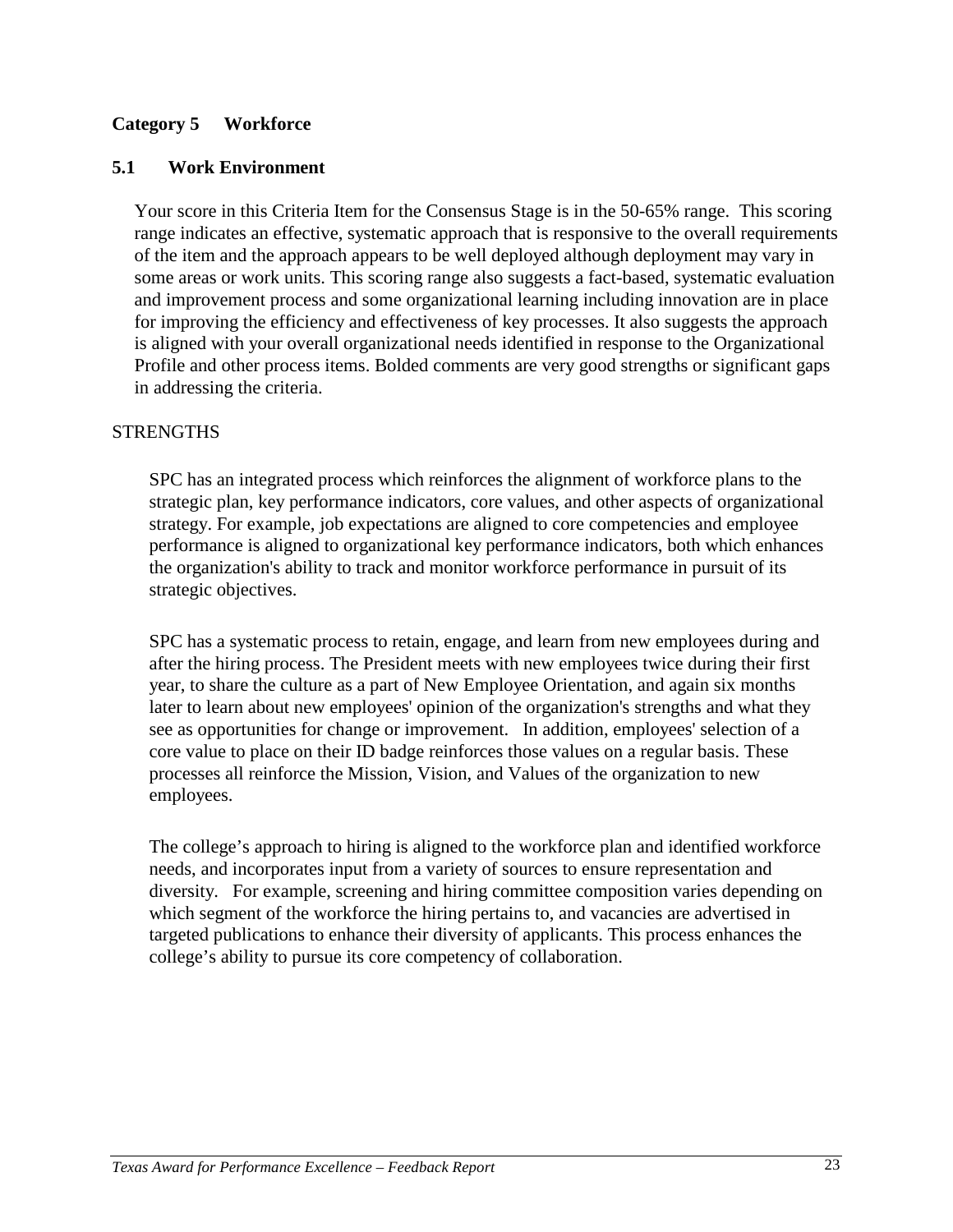SPC manages its workforce to ensure continuity and prevent/minimize the effect of reductions by proactively evaluating future capability and capacity requirements during the GTG Strategic Planning Process. For example, the organization enhanced its use of adjunct faculty to prevent/minimize the effect of reductions, which enhanced their ability to maintain their workforce in order to achieve the performance measures in the Strategic Planning Process.

As part of the Strategic Planning Process, SLs determine skill and competency requirements and ensure strategic action and associated workforce plans have the resources to hire new staff, develop current personnel, or take some other course of action. Employee survey data is used to determine skill needs, and resource allocation ratios are used to determine gaps in capacity which enhances their ability to put students first.

#### OPPORTUNITIES FOR IMPROVEMENT

**Evidence that health, security, and accessibility measures are segmented by workplace environment is not provided (classrooms, fitness centers, etc.), which may hinder the college's ability to achieve respect for all regarding the workforce.** 

Evidence of how the college tailors and diversifies services, benefits, and policies to different groups and segments of the workforce (full-time faculty, professional staff, classified staff, etc.) is not provided, which may prevent the organization from fully engaging its diverse workforce.

SPC's ability to appropriately plan and manage their capability and capacity needs and manage their reduction requirements across various groups and segments of the workforce (professional staff, non-instructional staff, etc.) is not evident. This may affect the college's ability to achieve the value of Students First.

Scoring Range: 55%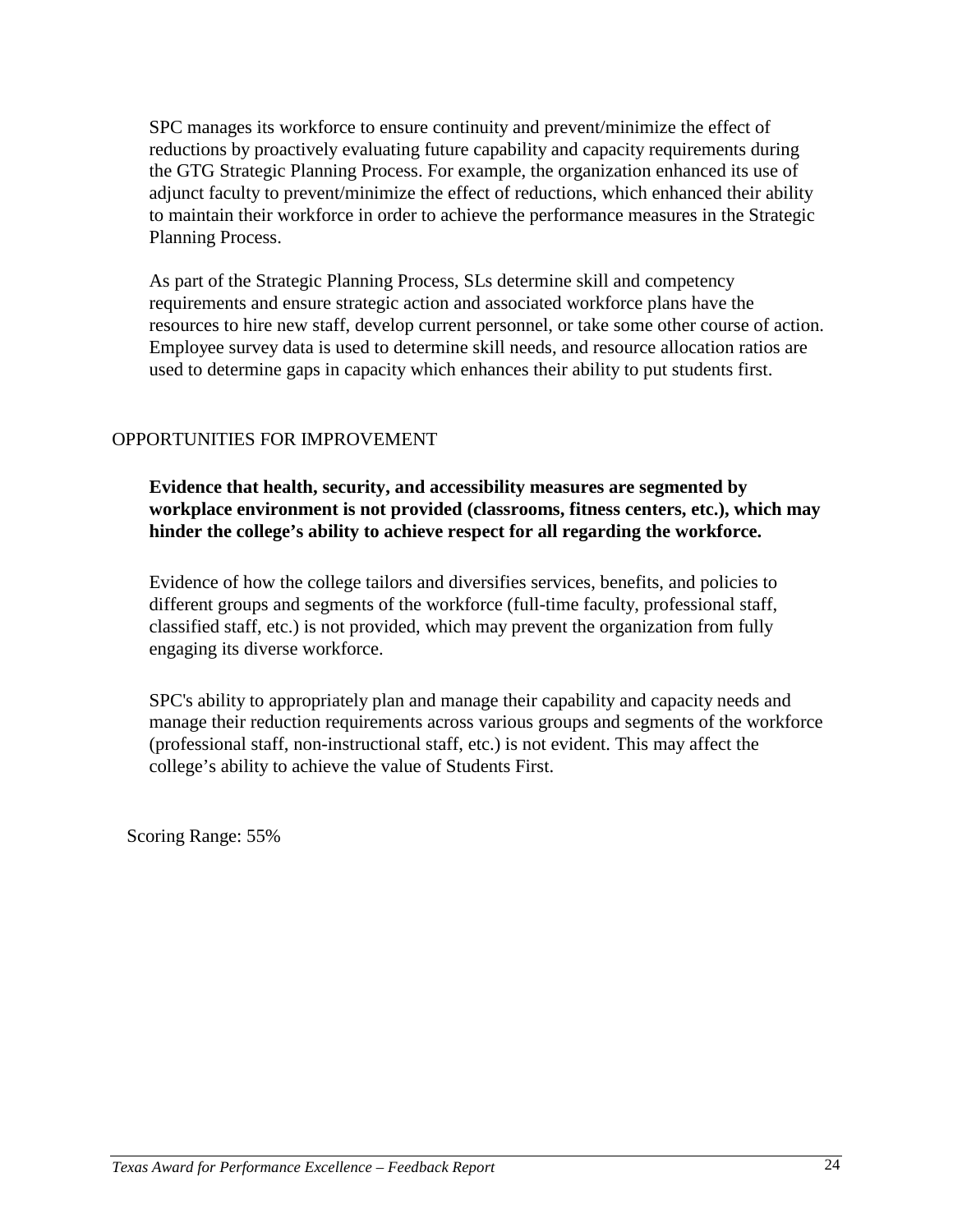#### **5.2 Workforce Engagement**

Your score in this Criteria Item for the Consensus Stage is in the 50-65% range. This scoring range indicates an effective, systematic approach that is responsive to the overall requirements of the item and the approach appears to be well deployed although deployment may vary in some areas or work units. This scoring range also suggests a fact-based, systematic evaluation and improvement process and some organizational learning including innovation are in place for improving the efficiency and effectiveness of key processes. It also suggests the approach is aligned with your overall organizational needs identified in response to the Organizational Profile and other process items. Bolded comments are very good strengths or significant gaps in addressing the criteria.

#### **STRENGTHS**

SPC benefits from the diverse ideas, cultures, and thinking of the workforce primarily through the organization-wide committee sign up process that allows employees to volunteer to serve on a standing committee of their choice. Committees are formed by SLs who ensure that employees confirmed to sit on the committee come from various divisions, job functions and lengths of service so that different perspectives are represented. The collaborative culture of these committees provides an opportunity to empower the workforce and achieve SPC's core competencies of community and student engagement.

SPC demonstrates a systematic approach to a culture of open communication and high performance through a variety of two-way communication oriented meetings, including: Cabinet, Dean's and Director's, staff, CLC, division, faculty, OAUP report-outs, and adjunct workshops. These communication opportunities provide opportunities for crossfunctional sharing and effective flow of information among various segments of the workforce.

SPC demonstrates a systematic approach to career progression through the Interim Assignment Process (IAP), which provides employees an opportunity to step into jobs as interim assignments to gain familiarity with new and growing roles.

SPC displays a systematic approach to career progression though the use of the centralized Alamo Talent, a centralized Talent Management System. This online portal provides resources for career planning, learning modules, and management of certifications, employee profiles, and resumes for career planning. This supports the core competency of quality instruction for educational programs.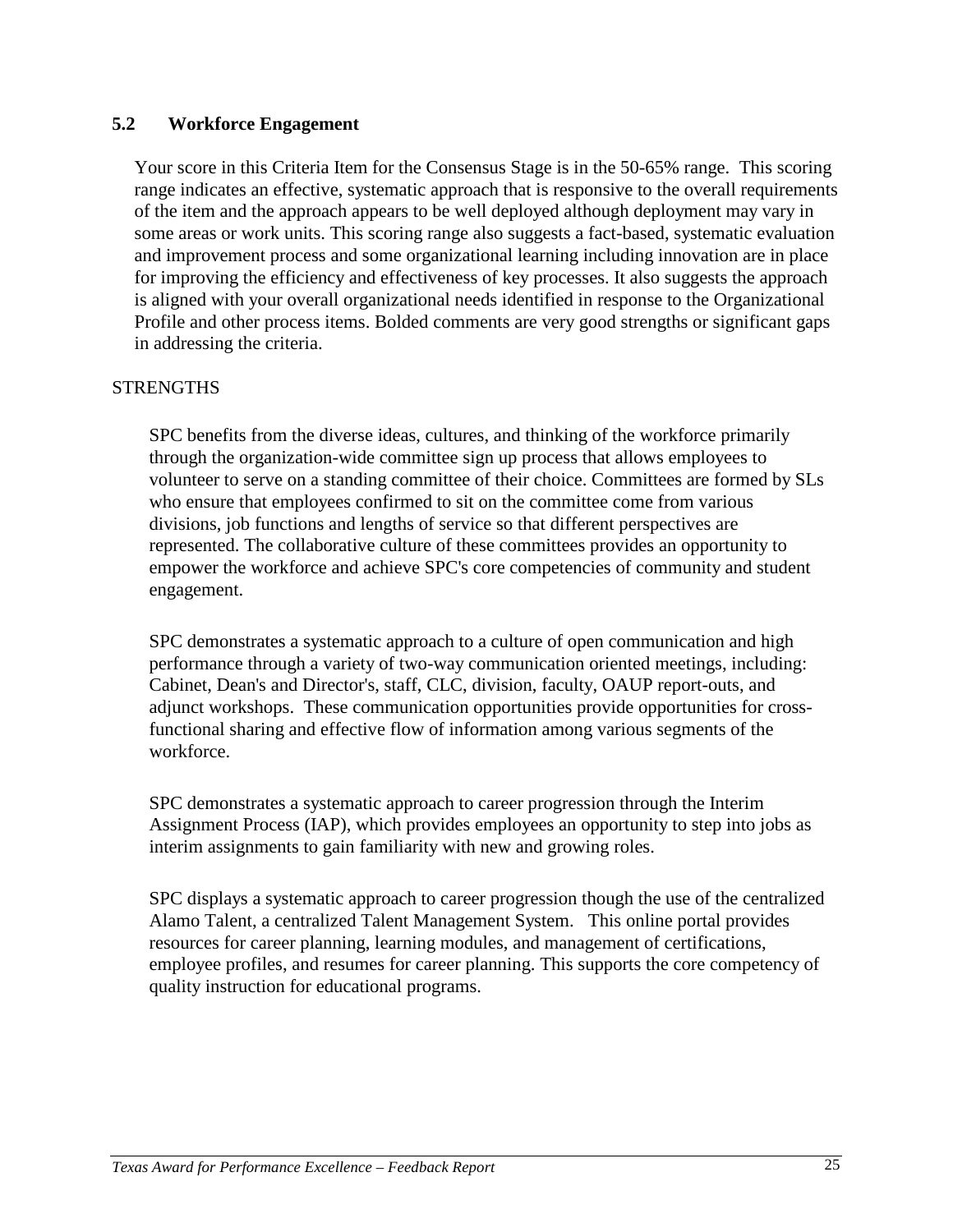SPC ensures that all employees actively participate in professional development activities such as conferences, workshops and other training sessions (identified during evaluation) to acquire and maintain knowledge, skills and capabilities required to achieve the outcomes of their associated action plan. Ensuring that all employees actively participate in professional development allows SPC to improve its workforce to enable it to meet performance measures, and contributes to the outcome and value of student success and students first.

#### OPPORTUNITIES FOR IMPROVEMENT

SPC does not identify how the workforce performance management system supports high performance, workforce engagement, or intelligent risk-taking to achieve innovation. Without an emphasis on this area, SPC may not be able to achieve "Good to Great" status.

Evidence of how non-PACE data is used to indicate and assess workforce performance is not evident, and engagement drivers are not identified by workforce segment. Without segmentation, SPC may miss opportunities to improve workforce engagement.

Evidence to indicate that the organization ensures the transfer of knowledge from departing or retiring workforce members is not provided. A process to engage with departing and retiring workforce may assist the organization in learning and innovation improvements.

Scoring Range: 60%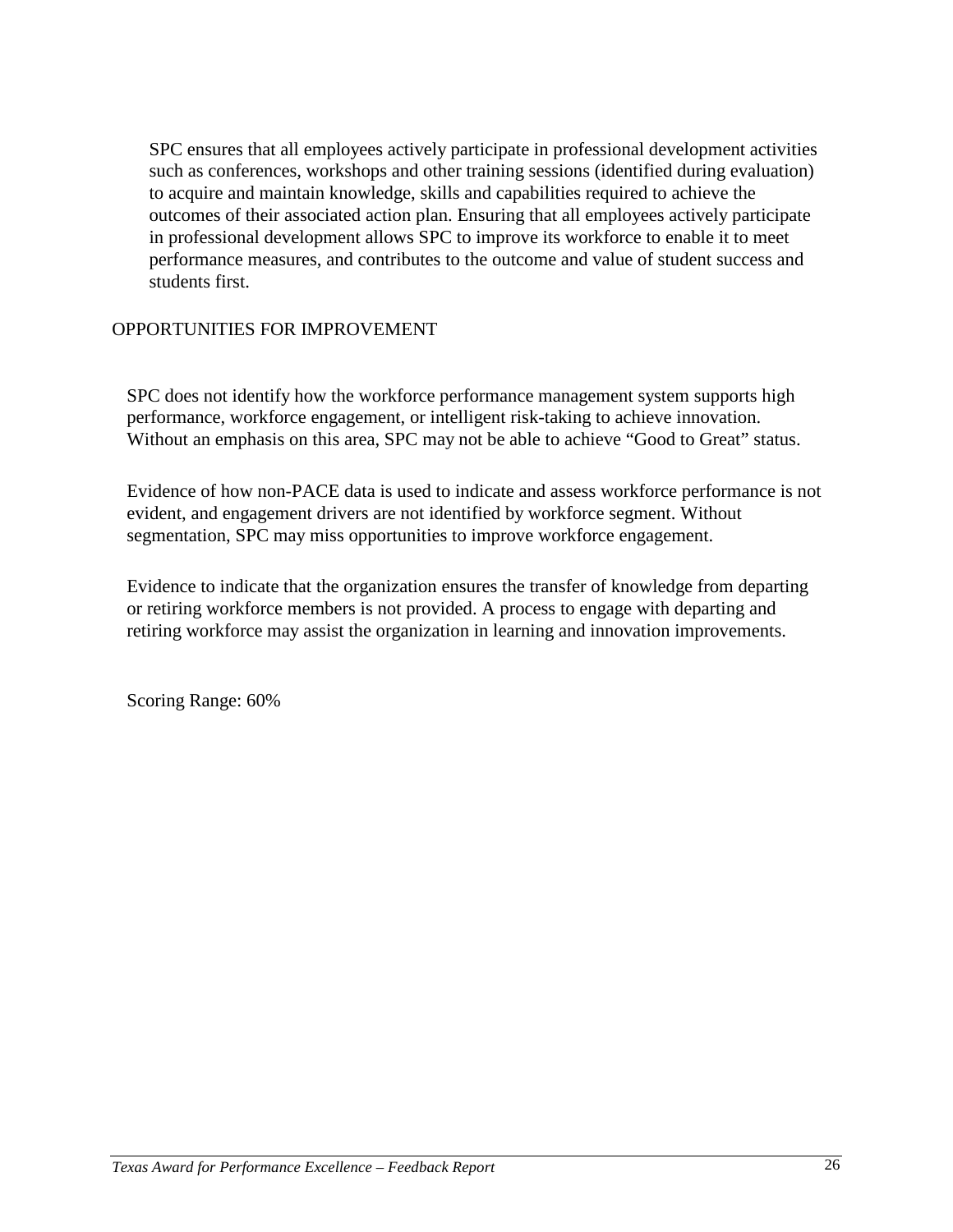#### **Category 6 Operations**

#### **6.1 Work Processes**

Your score in this Criteria Item for the Consensus Stage is in the 50-65% range. This scoring range indicates an effective, systematic approach that is responsive to the overall requirements of the item and the approach appears to be well deployed although deployment may vary in some areas or work units. This scoring range also suggests a fact-based, systematic evaluation and improvement process and some organizational learning including innovation are in place for improving the efficiency and effectiveness of key processes. It also suggests the approach is aligned with your overall organizational needs identified in response to the Organizational Profile and other process items. Bolded comments are very good strengths or significant gaps in addressing the criteria.

#### **STRENGTHS**

SPC has a systematic approach to design its educational programs and services and work processes to meet requirements. SPC utilizes an informal PDCA model consisting of defining opportunities and challenges, formulating a design, implementing the design, and evaluation. SPC applies its PBA cycle to meet customer and stakeholder needs and to define customer value, to reposition programs in need of technology upgrades and specialized training, and to assure immediate programming adjustments. Considering all work system, customer, supplier, stakeholder, and key operational performance requirements when designing key work processes may result in processes, systems, and approaches optimally designed for high performance.

SPC has a process for identifying programs for process improvement. An example is the Academic Success Key Work Process where instructors use the Early Alert System to identify students at risk of failing to successfully complete a course. Using formative data from in-process KPI's may enable the organization's ability to maintain a high level of agility.

SPC employs a more detailed process improvement methodology, FOCUS PDCA, which allows programs to address large-scale or complex process and performance challenges by organizing process improvement teams, delving into root causes and process knowledge, and implementing a strategy for lasting performance and process improvement. Executing a detailed process improvement methodology enhances SPC's ability to achieve continuous improvement and meet its key performance drivers.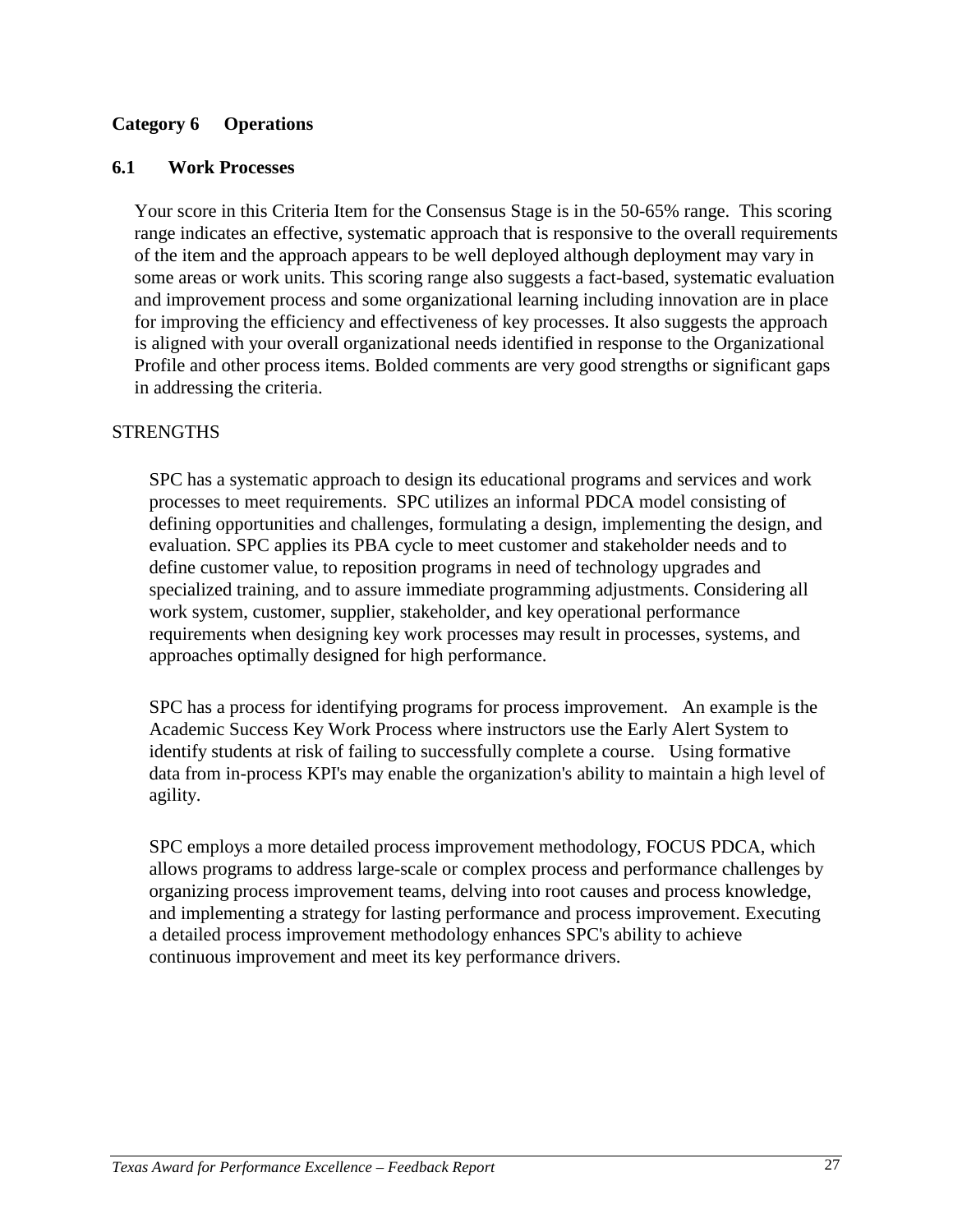#### OPPORTUNITIES FOR IMPROVEMENT

It is unclear how SPC determines key educational program, service and work process requirements. Developing a clear approach may help SPC in delivering value to students and other customers.

There is no description of how SPC discontinues pursuing innovative opportunities at the appropriate time to enhance support for higher-priority opportunities. Knowing when to discontinue may help SPC recognize financial resource availability and how to better manage priorities in a timely fashion.

SPC is unclear on how the core competencies are addressed or enhanced through a process for improvement. The stated core competencies are Quality Instruction for Educational Programs, Community Engagement, and Student Engagement. Addressing the process may assist SPC with meeting business and industry needs and create a learning community within and outside of the college environment.

#### **Scoring Range: 65%**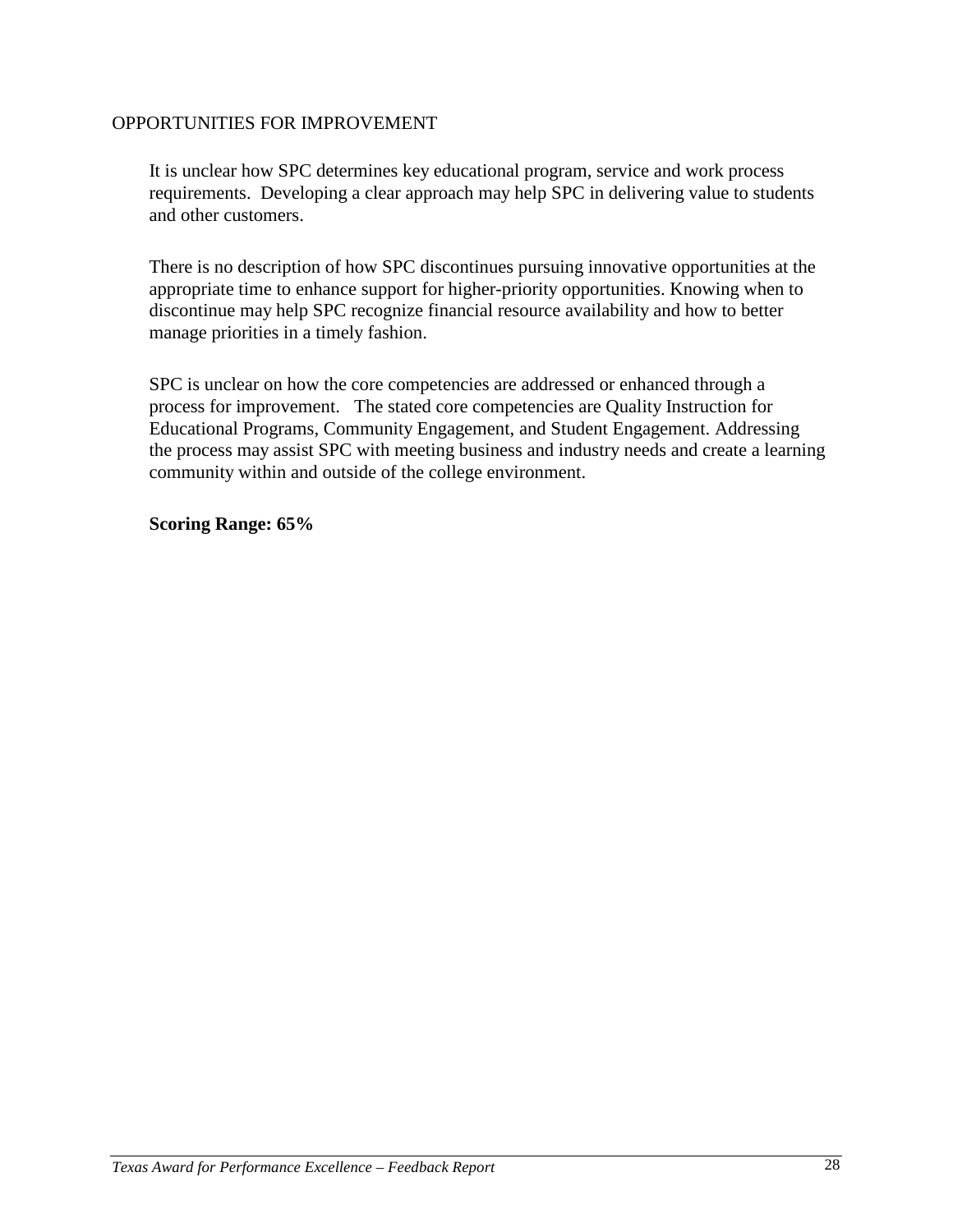#### **6.2 Operational Effectiveness**

Your score in this Criteria Item for the Consensus Stage is in the 50-65% range. This scoring range indicates an effective, systematic approach that is responsive to the overall requirements of the item and the approach appears to be well deployed although deployment may vary in some areas or work units. This scoring range also suggests a fact-based, systematic evaluation and improvement process and some organizational learning including innovation are in place for improving the efficiency and effectiveness of key processes. It also suggests the approach is aligned with your overall organizational needs identified in response to the Organizational Profile and other process items. Bolded comments are very good strengths or significant gaps in addressing the criteria.

#### **STRENGTHS**

SPC has a systematic approach to supply-chain management through the District's Purchasing Department. To begin the process, divisions develop requests for proposal and solicit bids from potential suppliers. The College reviews the bids and makes vendor selections on high quality and/or low cost basis. After completion of the contract, DSO Purchasing assures a Vender Review/Feedback Form is completed to allow the primary manager of the vendor to assess and rate the performance of the vendor. These forms are used in future consideration to eliminate poor performing suppliers. A systematic approach to supply-chain management may help suppliers to consistently meet or exceed expectations for requirements to provide products and services to the organization and its customers.

SPC conducts key safety elements (Safety Committee Meetings to include identifying corrective measures, safety assessment and drills to determine causes and problem elimination, and training to include CPR, shooter awareness, etc.) which provides an extensive safe operating environment. This comprehensive and systematic approach allows SPC to create a safe and healthy environment for its workforce.

Each building on campus has an employee who serves on the Building Action Teams (BATS) to assist students and employees during emergency incidents. For example, the BATS conduct training drills for five types of emergencies: evacuations, reverse evacuations, lock-down, severe weather, and shelter in place. This systematic approach may help the organization improve the overall preparedness for real-life emergencies, thus improving the safety of its students and workforce.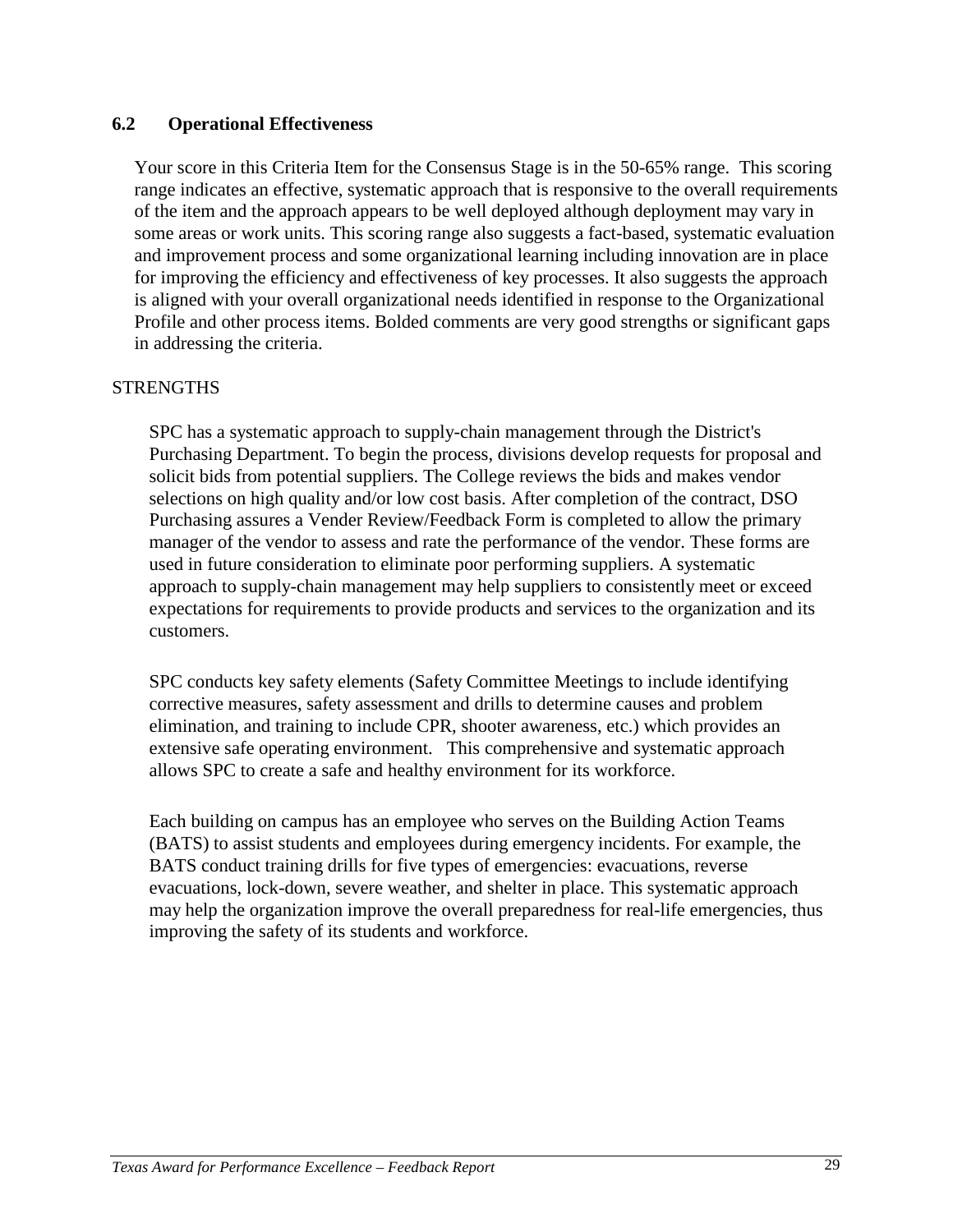#### OPPORTUNITIES FOR IMPROVEMENT

SPC's approach to control the overall cost of its operations is unclear. It is not clear how SPC's budget process and fiscal responsibility translates to the efficiency and effectiveness of its overall operations. Having a systematic approach to budget and ensuring the budget is not breached does not equal controls of overall costs to operations. Developing processes that prevent problems using tools and techniques such as error proofing and statistical process control may improve its effectiveness and efficiency and clarify overall impact to controlling costs.

It is unclear how SPC shares information about its Emergency Preparedness Strategies with employees (particularly adjuncts), students, and other customers. Sharing this information may help the environment be more secure and possibly prevent disruptions during emergencies.

It is unclear how SPC reviews data related to safety to clearly identify specific safety issues and inform improvements. The incorporation of a process to identify the safety issues from multiple sources and a review of safety data added to the elements of the safety process in place, may create a safer and healthier environment for its students and workforce.

Scoring Range: 55%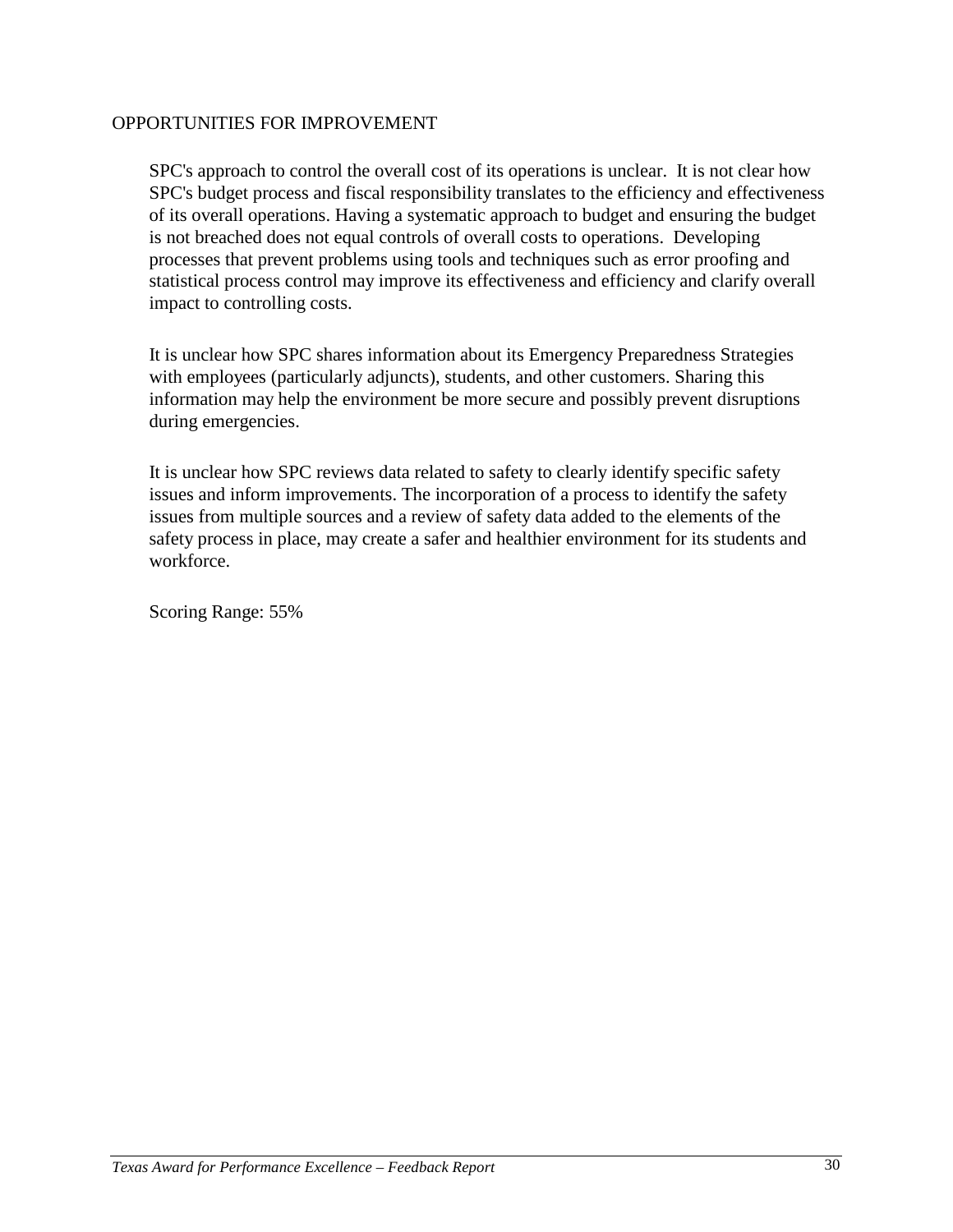#### **Category 7 Results**

#### **7.1 Product and Process Results**

Your score in this Criteria Item for the Consensus Stage is in the 30-45% range. This scoring range indicates good organizational performance levels that are responsive to the basic requirements with some trend data are reported and a majority of the trends presented are beneficial. It also indicates the early stages of obtaining comparative information with results reported for many areas of importance to the accomplishment of your organization's mission. Bolded comments are very good strengths or significant gaps in addressing the criteria.

#### **STRENGTHS**

There are positive trends that exceed national community colleges for several years for student satisfaction 7.1j, which may correlate with the decrease in average advising wait time 7.1k, the student/advisor ratio 7.1l and number of advisors 7.1m. Continuing to align resources to the needs of the student may allow the organization to ensure its core competency of student first.

There is evidence of positive results that demonstrate process effectiveness and efficiency. For example, through the development of a Peak Registration Manning Matrix and a secondary registration support center, SPC was able to decrease average wait times for students to see a certified advisor by 16 minutes. (Figure 7.1k)

SPC has decreased the number of high risk courses, and results can be attributed to faculty interventions. Continued focus in this area trend may help SPC reach performance excellence.

#### OPPORTUNITIES FOR IMPROVEMENT

There is no evidence of supply-chain management results including its contribution to enhancing the organization's overall performance. Developing and understanding performance measures for supply-chain management may contribute to positive trends in the organization's overall performance to include quality of services, timeliness of services and the financial impact it may have on the organization.

There is a lack of results and comparative data regarding emergency preparedness not included in 7.1p. The ability to monitor emergency preparedness results may positively impact the college to meet its value of students first.

Scoring Range: 40%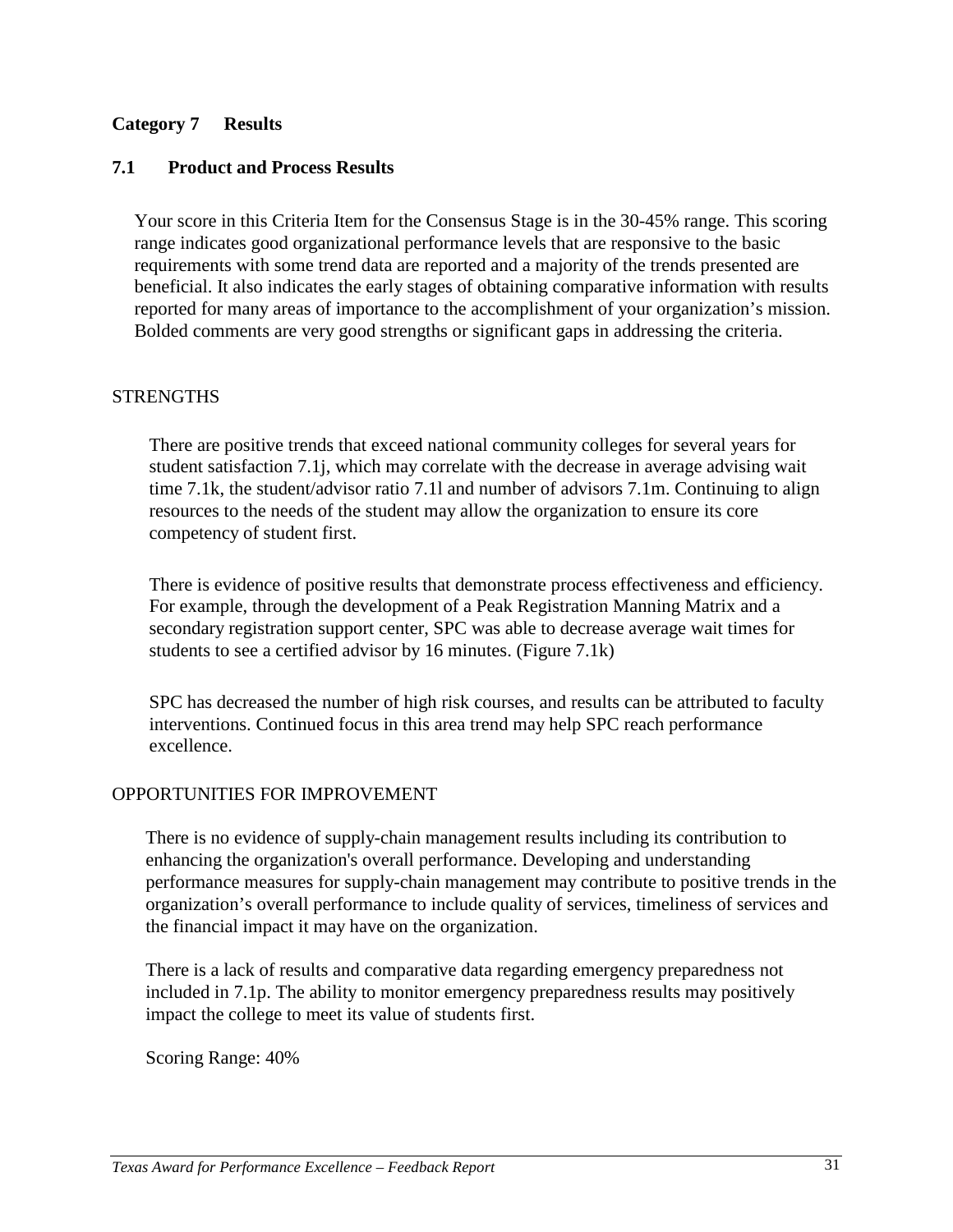#### **7.2 Customer-Focused Results**

Your score in this Criteria Item for the Consensus Stage is in the 10-25% range. This scoring range indicates a few organizational performance results are reported, responsive to the basic requirements of the item, and early good performance levels are evident. It indicates some trend data are reported, with some adverse trends being evident. There appears to be little or no comparative information reported and results are reported for a few areas of importance to the accomplishment of your organization's mission. Bolded comments are very good strengths or significant gaps in addressing the criteria.

#### STRENGTHS

Figure 7.2a demonstrates positive student satisfaction with all key campus services over a three-year period as compared to a National Comparison Group. This includes Academic Advising, Academic Services, Admissions Financial Aid, Campus Climate, Support Services, Instructional Effectiveness, Students Centeredness and Responsiveness to Diverse Populations. Positive trends in student satisfaction could help the college's enrollment rates.

SPC reported exceeding the national norm for student and stakeholder satisfaction in all key campus services over time (Figure 7.2a). SPC's data indicates progress towards meeting student and stakeholder satisfaction and achieving its mission, vision, values, as well as, its' core competencies.

#### OPPORTUNITIES FOR IMPROVEMENT

There are no results pertaining to student and other customer dissatisfaction results. Identifying student and customer dissatisfaction and the root causes for that dissatisfaction could lead to enhancing SPC's core competency of students first.

There is no evidence of engagement results for other customer segments such as business/industry, Veterans and Four-Year Colleges and Universities. Engaging all stakeholders may strengthen SPC's culture for engagement and relationships and could affect their competitive position.

Scoring Range: 25%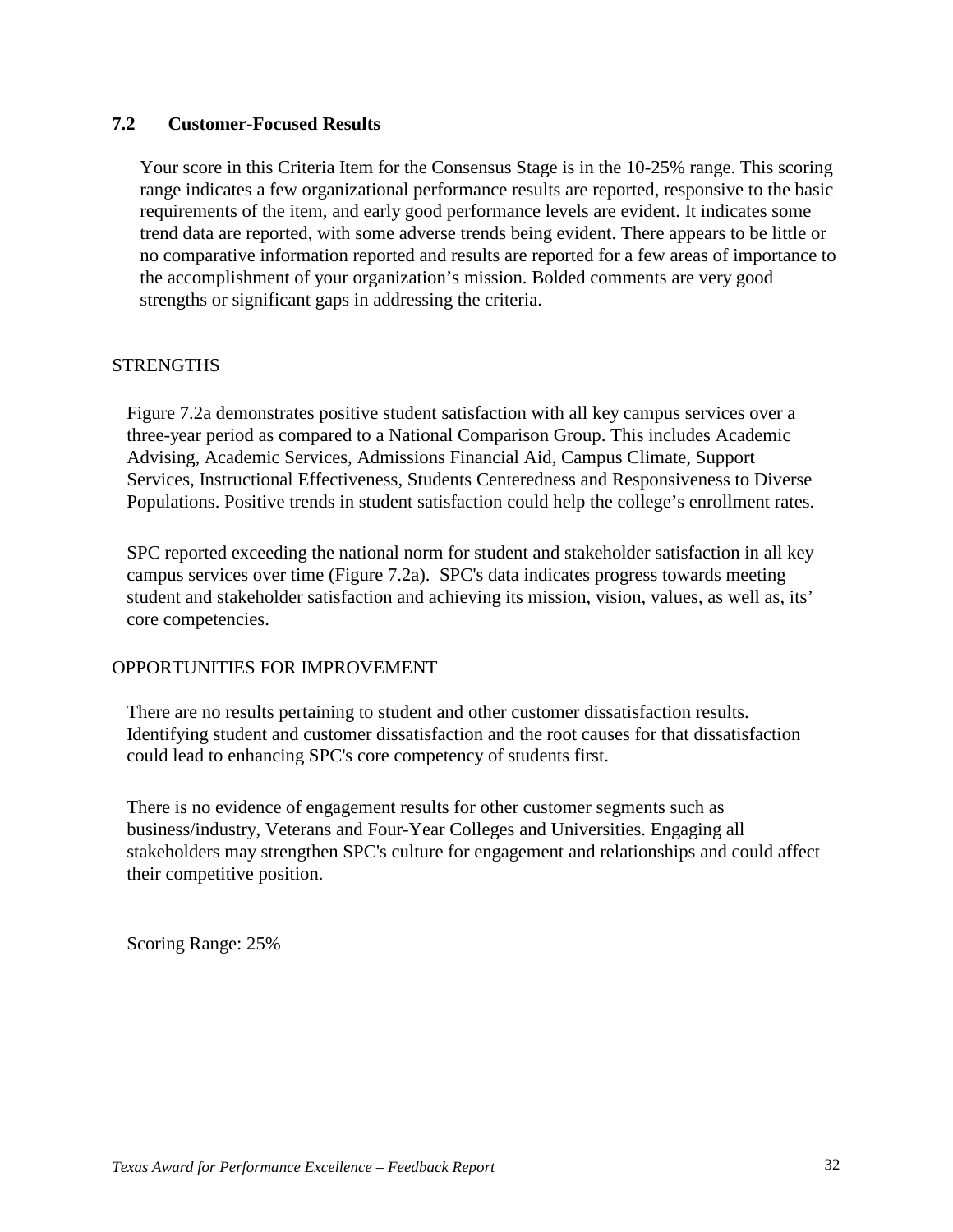#### **7.3 Workforce-Focused Results**

Your score in this Criteria Item for the Consensus Stage is in the 10-25% range. This scoring range indicates a few organizational performance results are reported, responsive to the basic requirements of the item, and early good performance levels are evident. It indicates some trend data are reported, with some adverse trends being evident. There appears to be little or no comparative information reported and results are reported for a few areas of importance to the accomplishment of your organization's mission. Bolded comments are very good strengths or significant gaps in addressing the criteria.

#### **STRENGTHS**

SPC demonstrates positive data over a three-year period on the availability of professional development and training over time, compared to district peers and national norm base (Figure 7.3e). The data may indicate that SPC is meeting the professional development need of its workforce which ties into their vision of being the best in the nation in student success and performance excellence.

SPC reported positive data on supervisory relationships, teamwork, and workforce overall satisfaction over a four-year period as shown in Figure 7.3f. This data may indicate that SPC is positively engaging its workforce which may help them achieve an organizational culture that they desire.

There are good levels in workforce development as it relates to professional development participation as shown in Figure 7.3g. Activities include Master Teacher and Blackboard Certification, service skills participation, professional development week and employee development day activities and travel opportunities to assist both faculty and staff in meeting the needs of customers, stakeholders and community. Recognizing workforce and professional development opportunities may help SPC's engagement results.

SPC shows positive levels for decreasing the average class size and keeping below the target of 25 students as evidenced by Figure 7.3b. Continued focus on this area may continue to help the workforce capacity and increase student satisfaction.

#### OPPORTUNITIES FOR IMPROVEMENT

SPC's trends in full time/part time faculty ratios have increased over the past three years, which places them further from its goal of a 50:50 ratio (Figure 7.3a). The data may indicate a need to address the faculty ratio through the OUAP and Planning, Budgeting, and Assessment processes. Understanding the trends in faculty ratios may help SPC realize their capacity needs.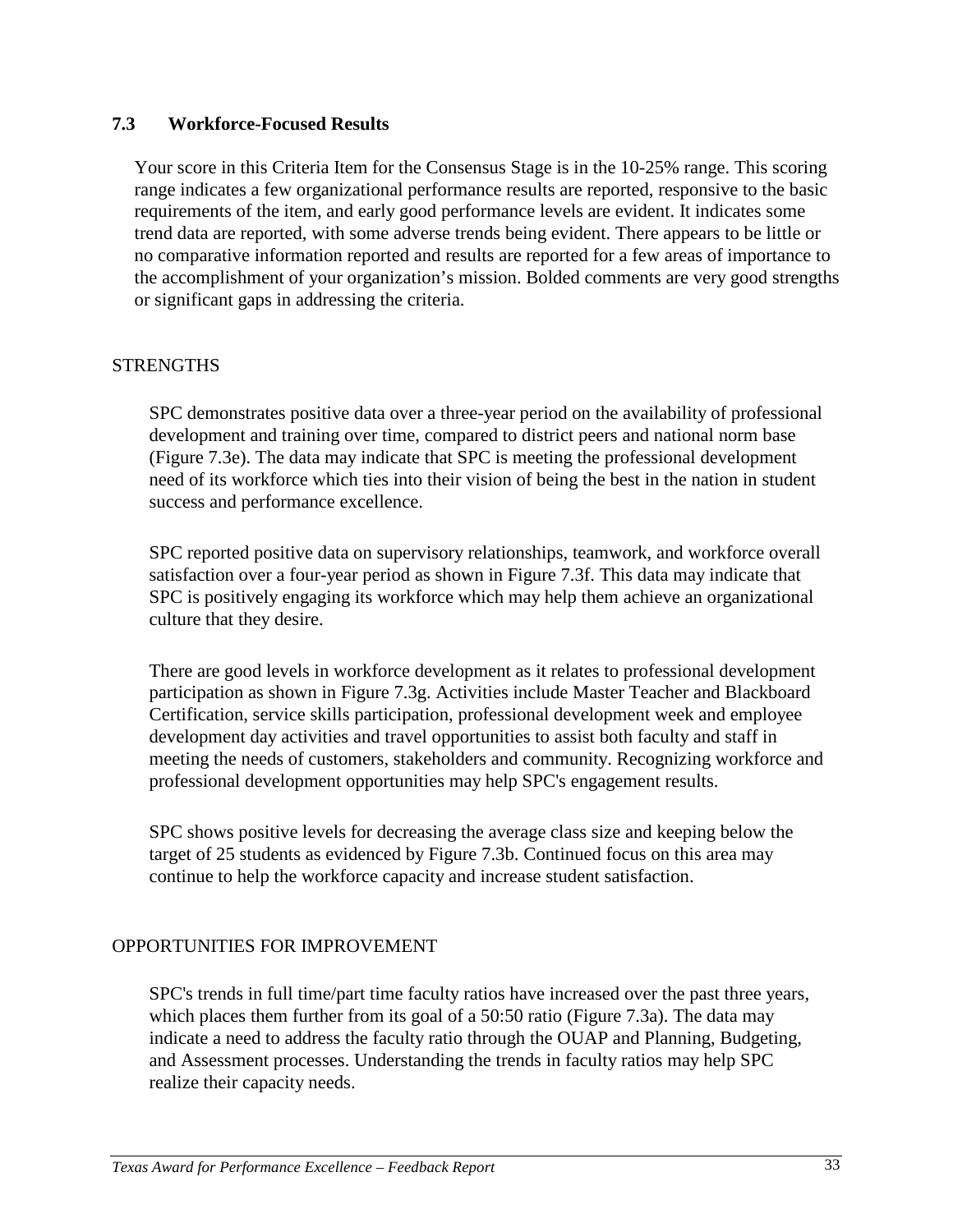There is no evidence of results for workforce capability and capacity, including appropriate staffing levels, how the results differ by the diversity of the workforce and by the workforce groups and segments. Measuring trends for workforce capability and capacity may help SPC's ability to achieve their goal of a 50:50 ratio.

Workforce development and average class size comparative data from its peers are not included (Figures 7.3b, 7.2g, 7.2h). Lack of comparative data may hinder SPC's ability to address the needs of the students in the classroom. Utilizing comparative data may help SPC's ability to realize their vision.

There is no evidence of results, levels or trends for workforce health and benefits and how these results differ by the diversity of the workforce groups and segments. Understanding the levels and trends for different workforce groups and segments may help SPC's ability to better support their workforce.

Scoring Range: 20%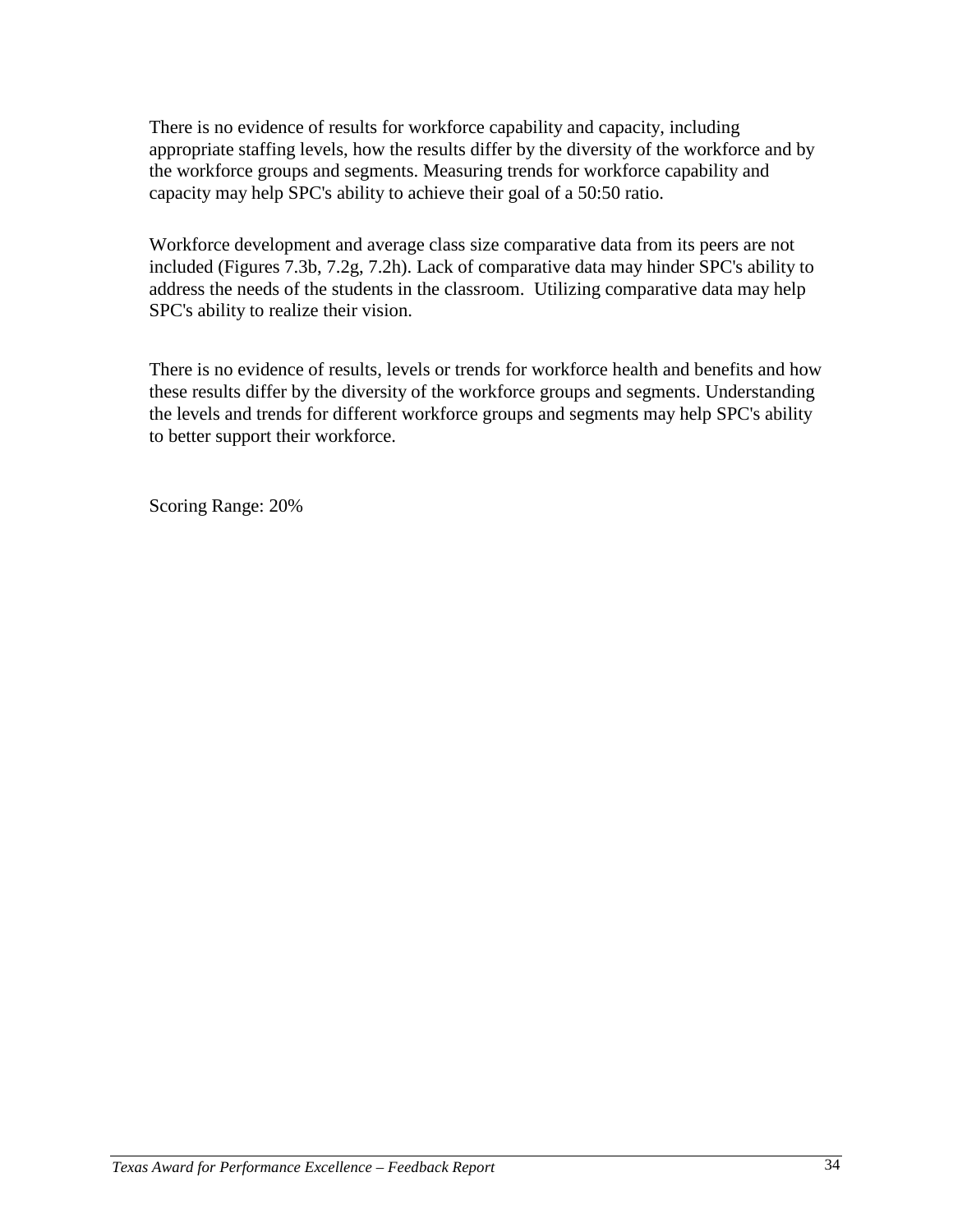#### **7.4 Leadership and Governance Results**

Your score in this Criteria Item for the Consensus Stage is in the 30-45% range. This scoring range indicates good organizational performance levels that are responsive to the basic requirements with some trend data are reported and a majority of the trends presented are beneficial. It also indicates the early stages of obtaining comparative information with results reported for many areas of importance to the accomplishment of your organization's mission. Bolded comments are very good strengths or significant gaps in addressing the criteria.

#### **STRENGTHS**

There is evidence of SPC's commitment to their focus on ethical behavior. For example, ethics hotline calls and confirmed ethical violations have decreased over a period of three years. The rate of all confirmed ethical violations has decreased from 36% to 1.6% as shown in Figure 7.4e. A focus on ethical behavior may help support the Quality Enhancement Plan's key strategies.

There are positive trends in SPC's fundraising compared to sister institutions over the last three years (Figure 7.4k). Focusing on fundraising may help SPC achieve a successful organization.

SPC reported positive data over three years regarding Licensure Passage Rates, segmented by licensure type, as shown in Figure 7.4c. This data supports SPC's vision of being the best in the nation in student success and performance excellence.

There are positive trends in the organization's societal contribution to energy savings. Figure 7.4i demonstrates energy savings efforts to reduce consumption over a four-year period. Positive trends in their societal contribution may illustrate their ability to collaborate with its key communities and stakeholders.

#### OPPORTUNITIES FOR IMPROVEMENT

Trends in SPC's operating budget allocations have increased each year from 2014 to 2016, placing the organization further from its target of 79% of budget related to personnel. Improving trends in operating budget allocations may help SPC's ability to control salary and benefit expenses. (Figure 7.4c).

Figure 7.4d illustrates the national and regional accreditation bodies to which they are regulated to include accreditation expiration dates, but there is no evidence of compliance results, levels or trends. Understanding accreditation results may help SPC's ability to develop action plans and trend compliance by workforce segments.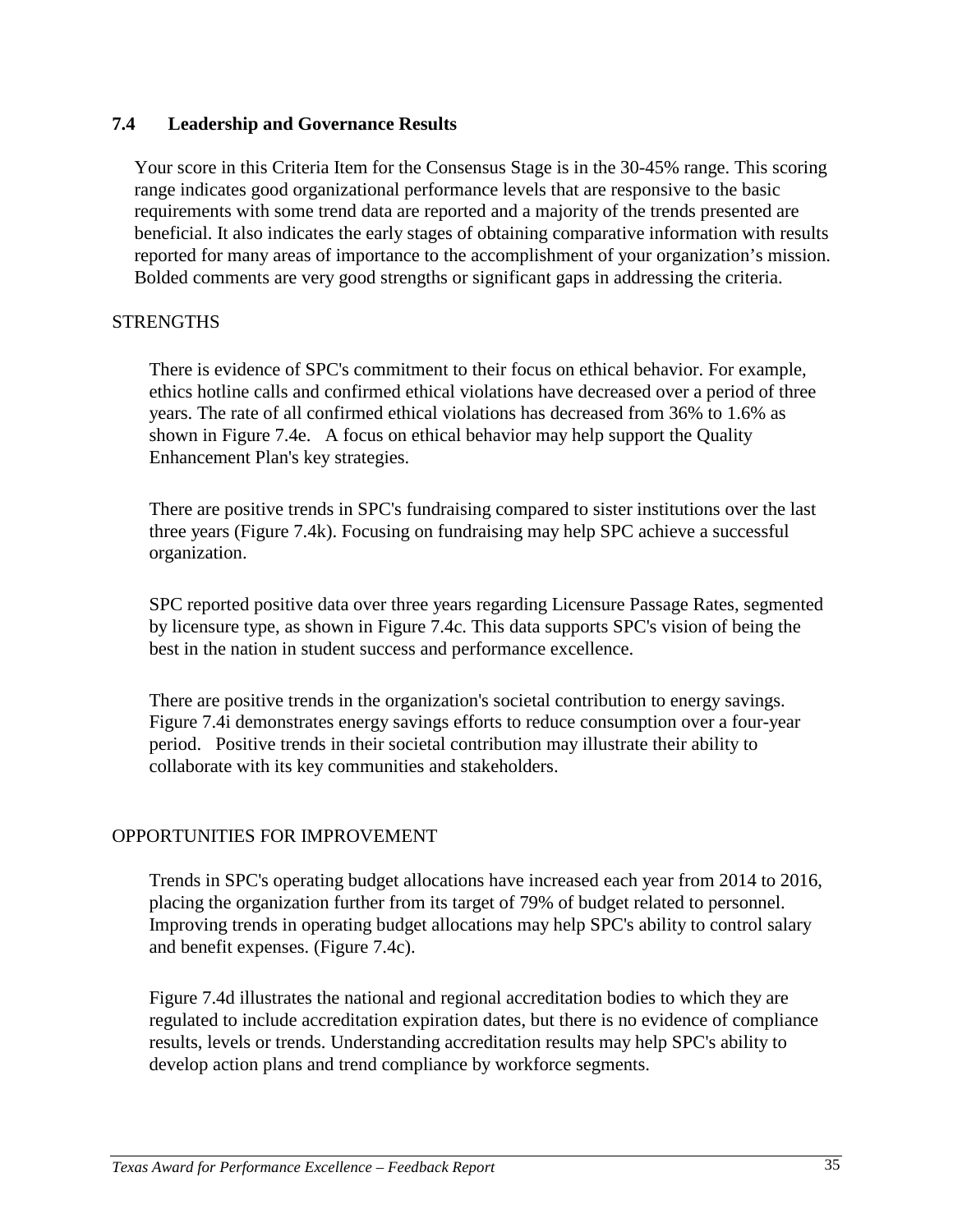There is no evidence of engagement results for the organization's workforce, students or other customers. Attention to these areas could strengthen its commitment to the organization's values.

There is lack of evidence of levels and trends in regards to strategy implementation results provided for the achievement of their organizational strategy and action plans. Understanding levels and trends regarding strategy implementation may help the organization's ability to achieve its objectives and desired results as referenced in Figure 2.1c.

Scoring Range: 30%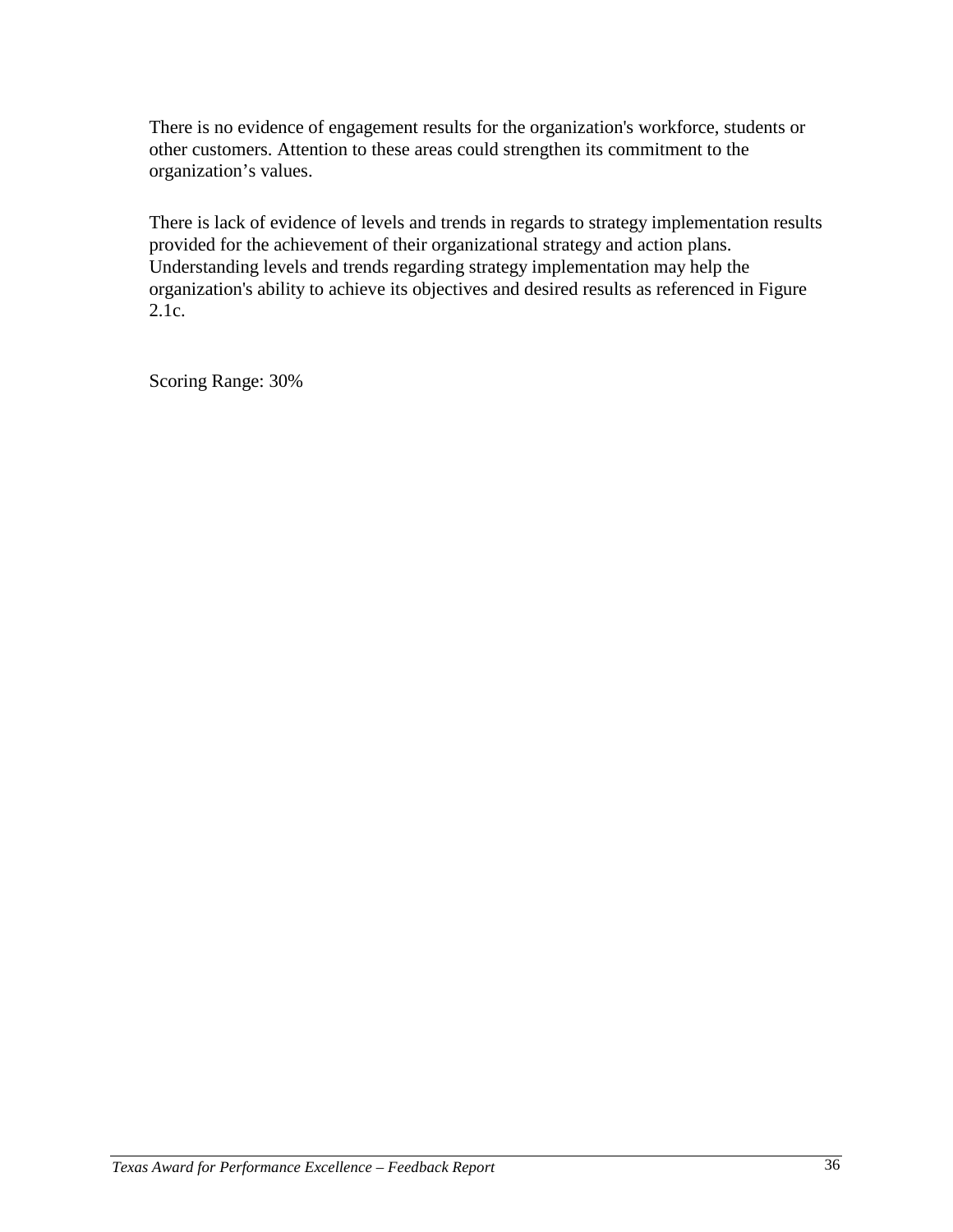#### **7.5 Financial and Market Results**

Your score in this Criteria Item for the Consensus Stage is in the 10-25% range. This scoring range indicates a few organizational performance results are reported, responsive to the basic requirements of the item, and early good performance levels are evident. It indicates some trend data are reported, with some adverse trends being evident. There appears to be little or no comparative information reported and results are reported for a few areas of importance to the accomplishment of your organization's mission. Bolded comments are very good strengths or significant gaps in addressing the criteria.

#### **STRENGTHS**

SPC shows market share growth trends that are positive within the county (Figure 7.5c). This data shows SPC's ability to effectively market their programs to the community.

Figure 7.5a(2) shows the number of new programs and majors that have been developed based on research, focused on the needs of key communities and market trends. This data shows SPC's commitment to community engagement and its ability to effectively respond to the needs of the community.

SPC reported positive data on the Fall Headcount Enrollment over time compared to its peers as evidenced by Figure 7.5b. The data indicates SPC's efforts to attract students in its continuous improvement planning process is successful.

SPC reported a positive rate of change in the dual credit enrollment as shown in Figure 7.5c. The data may indicate SPC's efforts to attract students in its continuous improvement planning process.

#### OPPORTUNITIES FOR IMPROVEMENT

SPC lacks levels, trends and comparison data for financial viability and budgetary performance. Understanding financial performance measures may help explain key information to address in the strategic planning process as well as identifying challenges of quality effectiveness with decreased funding.

There is no evidence of comparative data as it relates to the number of new programs developed based on market needs [Figure 7.5a (2)]. SPC may not be able to differentiate itself in the marketplace concerning new program development and attracting new students to its campus.

Scoring Range: 15%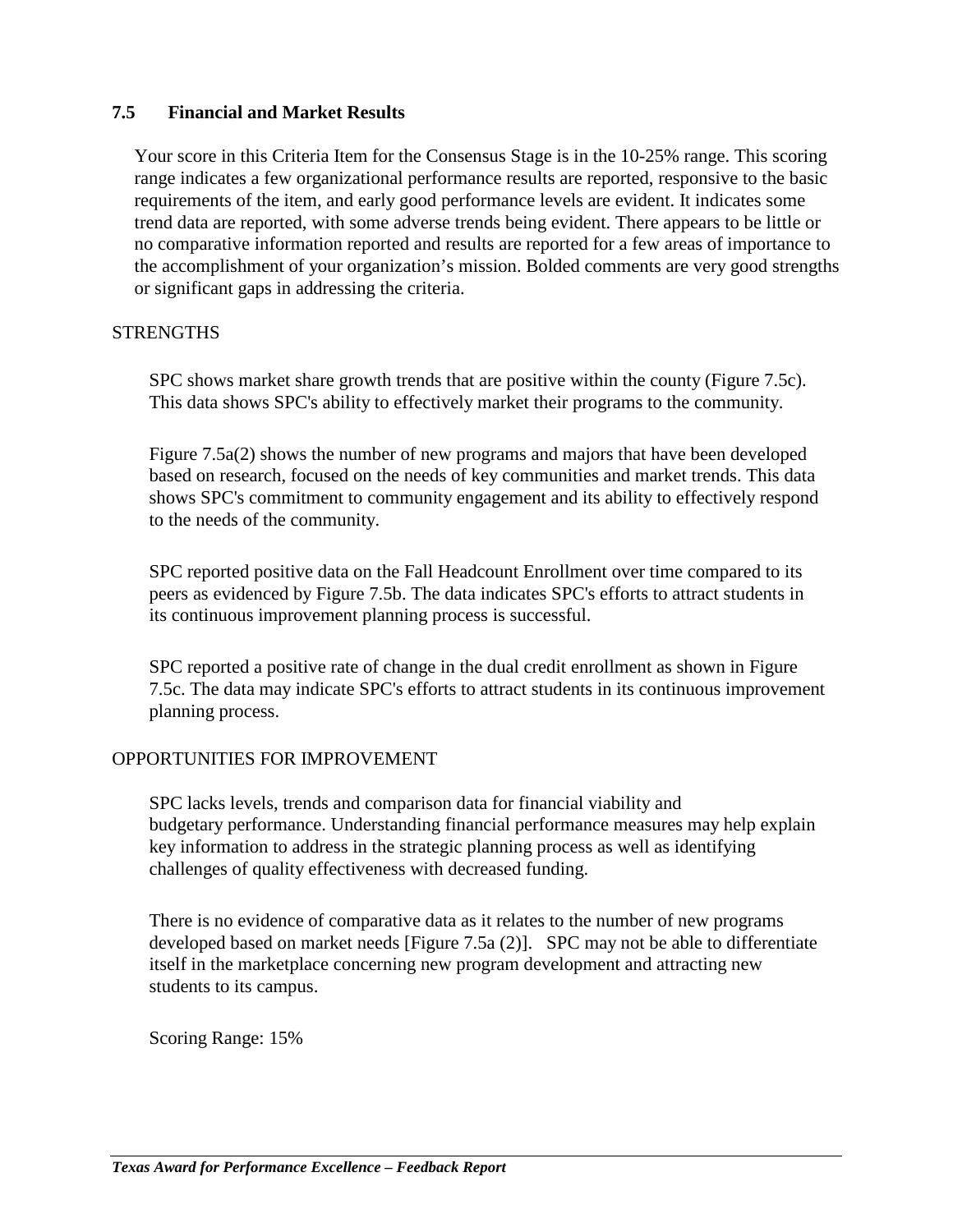#### **APPLICATION REVIEW PROCESS**

Your application was evaluated against the Quality Texas Award Level criteria of the Texas Award for Performance Excellence. This report, which contains the findings of the Board of Examiners, is based upon the information contained in the written application. It includes background information on the assessment process, a summary of the scoring for your organization, and a detailed listing of strengths and opportunities for improvement.

The application review process began with the first stage review, in which a team of approximately eight or nine examiners was assigned to each of the applications that met the requirements for evaluation. Assignments were made based on the examiners' areas of expertise while avoiding potential conflicts of interest. Each application was independently evaluated using a scoring system that was developed for the award program, and which was reviewed and put into practice using case studies in examiner preparation courses. Every examiner scored all items.

In the second-stage review, the examination team developed a consensus score for each item and an aggregated list of comments. A team leader directed the consensus process to ensure the resolution of any scoring differences.

Although SPC applied at the Award Level, a site visit was not conducted.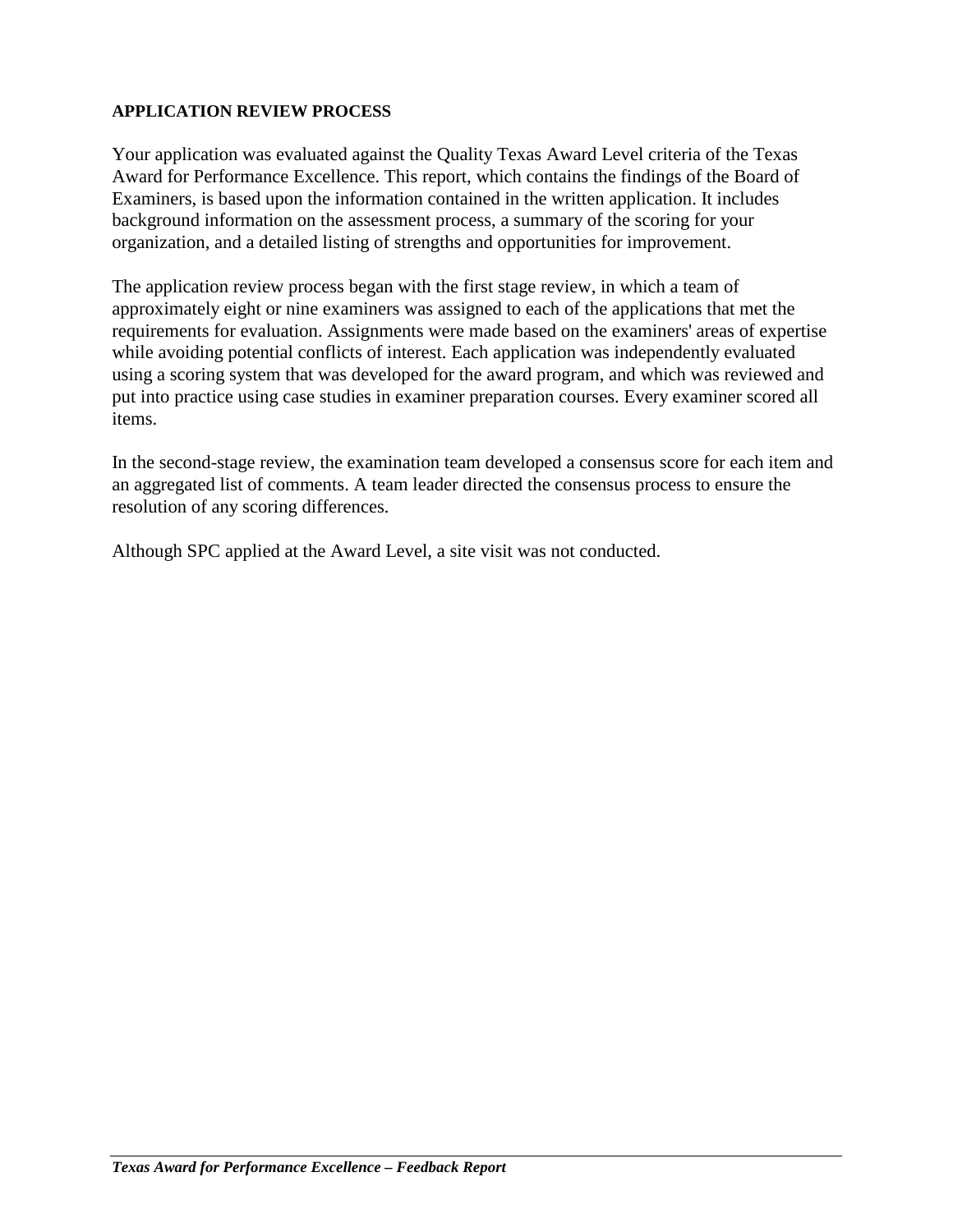### SCORING GUIDELINES – 2016-17 Texas Award for Performance Excellence

| $0 - 125$<br>$\mathbf{1}$<br>$0 - 150$<br>$\mathbf{1}$<br>The organization demonstrates early stages of developing<br>and implementing approaches to the basic Criteria<br>You<br>requirements, with deployment lagging and inhibiting<br>scored in<br>progress. Improvement efforts are a combination of<br>this band<br>problem solving and an early general improvement<br>X 122.25<br>orientation.<br>$\overline{2}$<br>126-170<br>151-200<br>2<br>The organization demonstrates effective, systematic<br>approaches responsive to the basic requirements of the<br>Criteria, but some areas or work units are in the early<br>stages of deployment. The organization has developed a<br>general improvement orientation that is forward-looking.<br>3<br>171-210<br>The organization demonstrates effective, systematic<br>$201 - 260$<br>3<br>approaches responsive to the basic requirements of<br>most Criteria items, although there are still areas or work<br>units in the early stages of deployment. Key processes are<br>beginning to be systematically evaluated and improved.<br>$211 - 255$<br>4<br>$261 - 320$<br>4<br>The organization demonstrates effective, systematic<br>approaches responsive to the overall requirements of the<br>You<br>Criteria, but deployment may vary in some areas or work<br>scored in<br>units. Key processes benefit from fact-based evaluation and<br>this band<br>improvement, and approaches are being aligned with<br>X 310.25<br>overall organizational needs.<br>5<br>256-300<br>process<br>5<br>The organization demonstrates effective, systematic,<br>321-370<br>well-deployed approaches responsive to the overall<br>requirements of most Criteria items. The organization<br>demonstrates a fact-based, systematic evaluation and<br>improvement process and organizational learning,<br>including innovation that result in improving the<br>effectiveness and efficiency of key processes.<br>6<br>301-345<br>Results a<br>371-430<br>The organization demonstrates refined approaches<br>6<br>responsive to the multiple requirements of the Criteria.<br>These approaches are characterized by the use of key<br>measures, good deployment, and evidence of innovation in<br>most areas. Organizational learning, including innovation<br>and sharing of best practices, is a key management tool, and<br>integration of approaches with current and future<br>$\overline{7}$<br>346-390<br>organizational needs is evident.<br>organization demonstrates refined approaches<br>431-480<br>7<br>The<br>responsive to the multiple requirements of the Criteria<br>items. It also demonstrates innovation, excellent<br>deployment, and good-to-excellent use of measures in<br>most areas. Good-to-excellent integration is evident, with<br>organizational analysis, learning through innovation, and<br>sharing of best practices as key management strategies.<br>391-450<br>Results f<br>8<br>481-550<br>8<br>The organization demonstrates outstanding approaches<br>focused on innovation. Approaches are fully deployed<br>and demonstrate excellent, sustained use of measures.<br>There is excellent integration of approaches with<br>organizational needs. Organizational analysis, learning<br>through innovation, and sharing of best practices are<br>pervasive. |  | <b>Band Score</b> | No. Process | <b>Band Score</b> | No. Results                                                                        |
|---------------------------------------------------------------------------------------------------------------------------------------------------------------------------------------------------------------------------------------------------------------------------------------------------------------------------------------------------------------------------------------------------------------------------------------------------------------------------------------------------------------------------------------------------------------------------------------------------------------------------------------------------------------------------------------------------------------------------------------------------------------------------------------------------------------------------------------------------------------------------------------------------------------------------------------------------------------------------------------------------------------------------------------------------------------------------------------------------------------------------------------------------------------------------------------------------------------------------------------------------------------------------------------------------------------------------------------------------------------------------------------------------------------------------------------------------------------------------------------------------------------------------------------------------------------------------------------------------------------------------------------------------------------------------------------------------------------------------------------------------------------------------------------------------------------------------------------------------------------------------------------------------------------------------------------------------------------------------------------------------------------------------------------------------------------------------------------------------------------------------------------------------------------------------------------------------------------------------------------------------------------------------------------------------------------------------------------------------------------------------------------------------------------------------------------------------------------------------------------------------------------------------------------------------------------------------------------------------------------------------------------------------------------------------------------------------------------------------------------------------------------------------------------------------------------------------------------------------------------------------------------------------------------------------------------------------------------------------------------------------------------------------------------------------------------------------------------------------------------------------------------------------------------------------------------------------------------------------------------------------------------------------------------------------------------------------------------------------|--|-------------------|-------------|-------------------|------------------------------------------------------------------------------------|
|                                                                                                                                                                                                                                                                                                                                                                                                                                                                                                                                                                                                                                                                                                                                                                                                                                                                                                                                                                                                                                                                                                                                                                                                                                                                                                                                                                                                                                                                                                                                                                                                                                                                                                                                                                                                                                                                                                                                                                                                                                                                                                                                                                                                                                                                                                                                                                                                                                                                                                                                                                                                                                                                                                                                                                                                                                                                                                                                                                                                                                                                                                                                                                                                                                                                                                                                                   |  |                   |             |                   | A few re<br>requiren<br>compara                                                    |
|                                                                                                                                                                                                                                                                                                                                                                                                                                                                                                                                                                                                                                                                                                                                                                                                                                                                                                                                                                                                                                                                                                                                                                                                                                                                                                                                                                                                                                                                                                                                                                                                                                                                                                                                                                                                                                                                                                                                                                                                                                                                                                                                                                                                                                                                                                                                                                                                                                                                                                                                                                                                                                                                                                                                                                                                                                                                                                                                                                                                                                                                                                                                                                                                                                                                                                                                                   |  |                   |             |                   | Results a<br>Criteria r<br>organiza<br>good per<br>trend da                        |
|                                                                                                                                                                                                                                                                                                                                                                                                                                                                                                                                                                                                                                                                                                                                                                                                                                                                                                                                                                                                                                                                                                                                                                                                                                                                                                                                                                                                                                                                                                                                                                                                                                                                                                                                                                                                                                                                                                                                                                                                                                                                                                                                                                                                                                                                                                                                                                                                                                                                                                                                                                                                                                                                                                                                                                                                                                                                                                                                                                                                                                                                                                                                                                                                                                                                                                                                                   |  |                   |             |                   | Results a<br>requiren<br>mission,<br>Compara<br>these im<br>are evide              |
|                                                                                                                                                                                                                                                                                                                                                                                                                                                                                                                                                                                                                                                                                                                                                                                                                                                                                                                                                                                                                                                                                                                                                                                                                                                                                                                                                                                                                                                                                                                                                                                                                                                                                                                                                                                                                                                                                                                                                                                                                                                                                                                                                                                                                                                                                                                                                                                                                                                                                                                                                                                                                                                                                                                                                                                                                                                                                                                                                                                                                                                                                                                                                                                                                                                                                                                                                   |  |                   |             |                   | Results a<br>process<br>perform<br>patterns<br>importar<br>accompl<br>Results a    |
|                                                                                                                                                                                                                                                                                                                                                                                                                                                                                                                                                                                                                                                                                                                                                                                                                                                                                                                                                                                                                                                                                                                                                                                                                                                                                                                                                                                                                                                                                                                                                                                                                                                                                                                                                                                                                                                                                                                                                                                                                                                                                                                                                                                                                                                                                                                                                                                                                                                                                                                                                                                                                                                                                                                                                                                                                                                                                                                                                                                                                                                                                                                                                                                                                                                                                                                                                   |  |                   |             |                   | strength<br>benchma<br>performa<br>overall C<br>organiza                           |
|                                                                                                                                                                                                                                                                                                                                                                                                                                                                                                                                                                                                                                                                                                                                                                                                                                                                                                                                                                                                                                                                                                                                                                                                                                                                                                                                                                                                                                                                                                                                                                                                                                                                                                                                                                                                                                                                                                                                                                                                                                                                                                                                                                                                                                                                                                                                                                                                                                                                                                                                                                                                                                                                                                                                                                                                                                                                                                                                                                                                                                                                                                                                                                                                                                                                                                                                                   |  |                   |             |                   | and proc<br>requirem<br>areas of<br>accompl<br>organiza<br>Results a               |
|                                                                                                                                                                                                                                                                                                                                                                                                                                                                                                                                                                                                                                                                                                                                                                                                                                                                                                                                                                                                                                                                                                                                                                                                                                                                                                                                                                                                                                                                                                                                                                                                                                                                                                                                                                                                                                                                                                                                                                                                                                                                                                                                                                                                                                                                                                                                                                                                                                                                                                                                                                                                                                                                                                                                                                                                                                                                                                                                                                                                                                                                                                                                                                                                                                                                                                                                                   |  |                   |             |                   | process,<br>excellent<br>industry<br>trends ir<br>requiren<br>mission              |
|                                                                                                                                                                                                                                                                                                                                                                                                                                                                                                                                                                                                                                                                                                                                                                                                                                                                                                                                                                                                                                                                                                                                                                                                                                                                                                                                                                                                                                                                                                                                                                                                                                                                                                                                                                                                                                                                                                                                                                                                                                                                                                                                                                                                                                                                                                                                                                                                                                                                                                                                                                                                                                                                                                                                                                                                                                                                                                                                                                                                                                                                                                                                                                                                                                                                                                                                                   |  |                   |             |                   | process,<br>projectic<br>excellent<br>national<br>sustaine<br>multiple<br>the orga |

| <b>Band Score</b>                                      |              | No. Results                                                                                                                                                                                                                                                                                                                                                                                                                                         |
|--------------------------------------------------------|--------------|-----------------------------------------------------------------------------------------------------------------------------------------------------------------------------------------------------------------------------------------------------------------------------------------------------------------------------------------------------------------------------------------------------------------------------------------------------|
| $0 - 125$<br>You<br>scored in<br>this band<br>X 122.25 | $\mathbf{1}$ | A few results are reported responsive to the basic Criteria<br>requirements, but they generally lack trend and<br>comparative data.                                                                                                                                                                                                                                                                                                                 |
| 126-170                                                | 2            | Results are reported for several areas responsive to the basic<br>Criteria requirements and the accomplishment of the<br>organization's mission. Some of these results demonstrate<br>good performance levels. The use of comparative and<br>trend data is in the early stages.                                                                                                                                                                     |
| 171-210                                                | 3            | Results address areas of importance to the basic Criteria<br>requirements and accomplishment of the organization's<br>mission, with good performance being achieved.<br>Comparative and trend data are available for some of<br>these important results areas, and some beneficial trends<br>are evident.                                                                                                                                           |
| $211 - 255$                                            | 4            | Results address some key customer/stakeholder, market, and<br>process requirements, and they demonstrate good relative<br>performance against relevant comparisons. There are no<br>patterns of adverse trends or poor performance in areas of<br>importance to the overall Criteria requirements and the<br>accomplishment of the organization's mission.                                                                                          |
| 256-300                                                | 5            | Results address most key customer/stakeholder, market, and<br>process requirements, and they demonstrate areas of<br>strength against relevant comparisons and/or<br>benchmarks. Improvement trends and/or good<br>performance is reported for most areas of importance to the<br>overall Criteria requirements and the accomplishment of the<br>organization's mission.                                                                            |
| $301 - 345$                                            | 6            | Results address most key customer/stakeholder, market,<br>and process requirements, as well as many action plan<br>requirements. Results demonstrate beneficial trends in most<br>areas of importance to the Criteria requirements and the<br>accomplishment of the organization's mission, and the<br>organization is an industry* leader in some results areas.                                                                                   |
| 346-390                                                | 7            | Results address most key customer/stakeholder, market,<br>process, and action plan requirements. Results demonstrate<br>excellent organizational performance levels and some<br>industry* leadership. Results demonstrate sustained beneficial<br>trends in most areas of importance to the multiple Criteria<br>requirements and the accomplishment of the organization's<br>mission.                                                              |
| 391-450                                                | 8            | Results fully address key customer/stakeholder, market,<br>process, and action plan requirements and include<br>projections of future performance. Results demonstrate<br>excellent organizational performance levels, as well as<br>national and world leadership. Results demonstrate<br>sustained beneficial trends in all areas of importance to the<br>multiple Criteria requirements and the accomplishment of<br>the organization's mission. |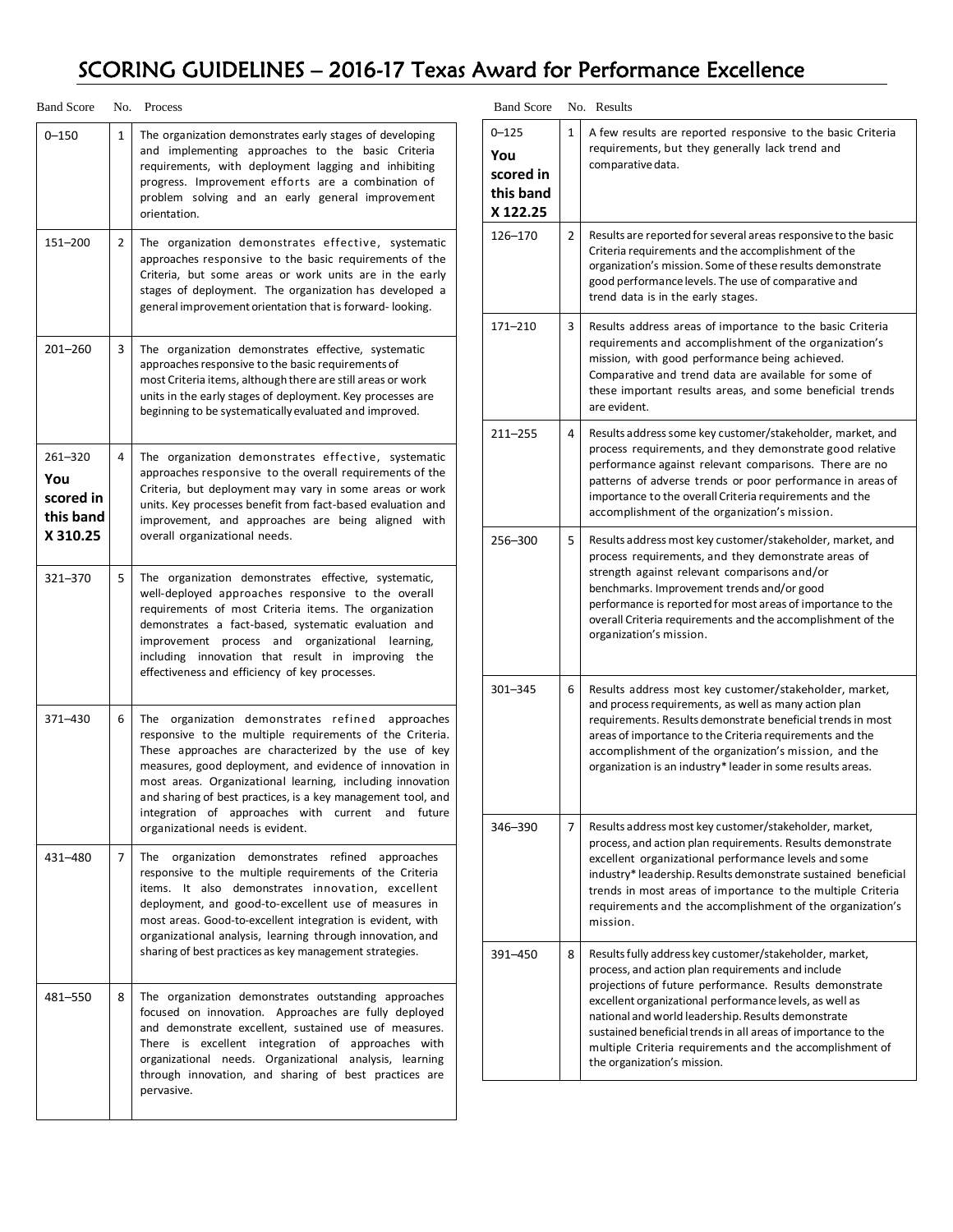*Process Scoring Guidelines*

| <b>SCORE</b>             | <b>PROCESS</b> (For use with categories 1–6)                                                                                                                                                                                                                                                                                                                                                                                                                                                                                                                                                                                                        |  |  |  |
|--------------------------|-----------------------------------------------------------------------------------------------------------------------------------------------------------------------------------------------------------------------------------------------------------------------------------------------------------------------------------------------------------------------------------------------------------------------------------------------------------------------------------------------------------------------------------------------------------------------------------------------------------------------------------------------------|--|--|--|
| 0% or 5%                 | No SYSTEMATIC APPROACH to item requirements is evident; information is ANECDOTAL. (A)<br>Little or no DEPLOYMENT of any SYSTEMATIC APPROACH is evident. (D)<br>An improvement orientation is not evident; improvement is achieved through reacting to problems. (L)<br>No organizational ALIGNMENT is evident; individual areas or work units operate independently. (I)                                                                                                                                                                                                                                                                            |  |  |  |
| 10%, 15%,<br>20%, or 25% | The beginning of a SYSTEMATIC APPROACH to the BASIC REQUIREMENTS of the item is evident. (A)<br>The APPROACH is in the early stages of DEPLOYMENT in most areas or work units, inhibiting progress in achieving the<br>BASIC REQUIREMENTS of the item. (D)<br>Early stages of a transition from reacting to problems to a general improvement orientation are evident. (L)<br>The APPROACH is ALIGNED with other areas or work units largely through joint problem solving. (I)                                                                                                                                                                     |  |  |  |
| 30%, 35%,<br>40%, or 45% | An EFFECTIVE, SYSTEMATIC APPROACH, responsive to the BASIC REQUIREMENTS of the item, is evident. (A)<br>The APPROACH is DEPLOYED, although some areas or work units are in early stages of DEPLOYMENT. (D)<br>The beginning of a SYSTEMATIC APPROACH to evaluation and improvement of KEY PROCESSES is evident. (L)<br>The APPROACH is in the early stages of ALIGNMENT with your basic organizational needs identified in response to the<br>Organizational Profile and other process items. (I)                                                                                                                                                   |  |  |  |
| 50%, 55%,<br>60%, or 65% | An EFFECTIVE, SYSTEMATIC APPROACH, responsive to the OVERALL REQUIREMENTS of the item, is evident. (A)<br>The APPROACH is well DEPLOYED, although DEPLOYMENT may vary in some areas or work units. (D)<br>A fact-based, SYSTEMATIC evaluation and improvement PROCESS and some organizational LEARNING, including<br>INNOVATION, are in place for improving the efficiency and EFFECTIVENESS of KEY PROCESSES. (L)<br>The APPROACH is ALIGNED with your overall organizational needs identified in response to the Organizational Profile and<br>other process items. (I)                                                                           |  |  |  |
| 70%, 75%,<br>80%, or 85% | An EFFECTIVE, SYSTEMATIC APPROACH, responsive to the MULTIPLE REQUIREMENTS of the item, is evident. (A)<br>The APPROACH is well DEPLOYED, with no significant gaps. (D)<br>Fact-based, SYSTEMATIC evaluation and improvement and organizational LEARNING, including INNOVATION, are KEY<br>management tools; there is clear evidence of refinement as a result of organizational-level ANALYSIS and sharing. (L)<br>The APPROACH is INTEGRATED with your current and future organizational needs identified in response to the<br>Organizational Profile and other process items. (I)                                                               |  |  |  |
| 90%, 95%, or<br>100%     | An EFFECTIVE, SYSTEMATIC APPROACH, fully responsive to the MULTIPLE REQUIREMENTS of the item, is evident. (A)<br>The APPROACH is fully DEPLOYED without significant weaknesses or gaps in any areas or work units. (D)<br>Fact-based, SYSTEMATIC evaluation and improvement and organizational LEARNING through INNOVATION are KEY<br>organization-wide tools; refinement and INNOVATION, backed by ANALYSIS and sharing, are evident throughout the<br>organization. (L)<br>The APPROACH is well INTEGRATED with your current and future organizational needs identified in response to the<br>Organizational Profile and other process items. (I) |  |  |  |